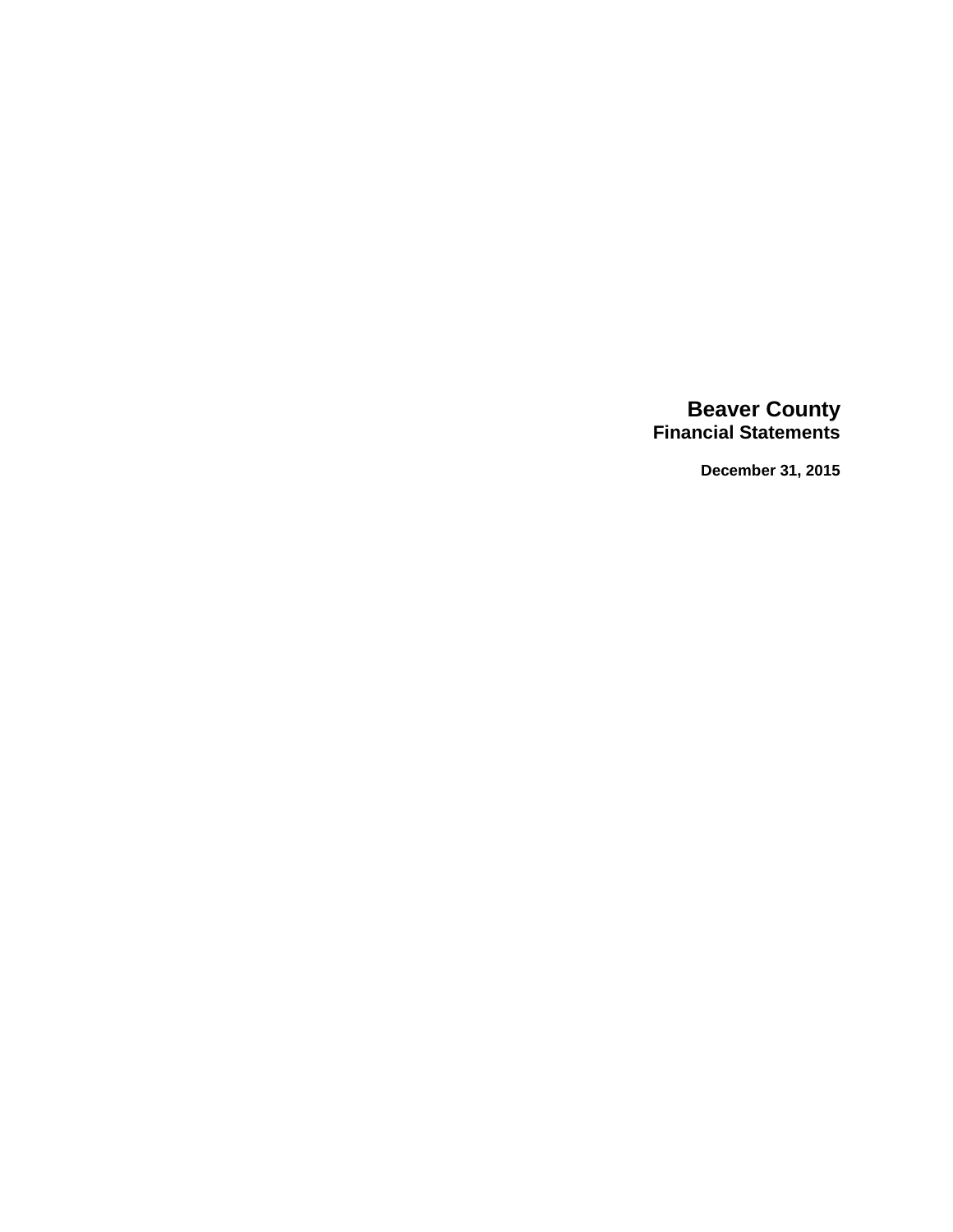

# **Management's Responsibility**

To the Reeve and Councillors of Beaver County:

The accompanying financial statements of Beaver County are the responsibility of management and have been approved by Council.

Management is responsible for the preparation and presentation of the accompanying financial statements, including responsibility for significant accounting judgments and estimates in accordance with Canadian public sector accounting standards. This responsibility includes selecting appropriate accounting principles and methods, and making decisions affecting the measurement of transactions in which objective judgment is required.

In discharging its responsibilities for the integrity and fairness of the financial statements, management designs and maintains the necessary accounting systems and related internal controls to provide reasonable assurance that transactions are authorized, assets are safequarded and financial records are properly maintained to provide reliable information for the preparation of financial statements.

Council is composed entirely of individuals who are neither management nor employees of the County. Council is responsible for overseeing management in the performance of its financial reporting responsibilities, and for approving the financial statements. Council fulfills these responsibilities by reviewing the financial information prepared by management and discussing relevant matters with management and external auditors. Council is also responsible for recommending the appointment of the County's external auditors.

MNP LLP is appointed by Council to audit the financial statements and report directly to them; their report follows. The external auditors have full and free access to, and meet periodically and separately with. both Council and management to discuss their audit findings.

April 20, 2016

**Chief Administrative Officer**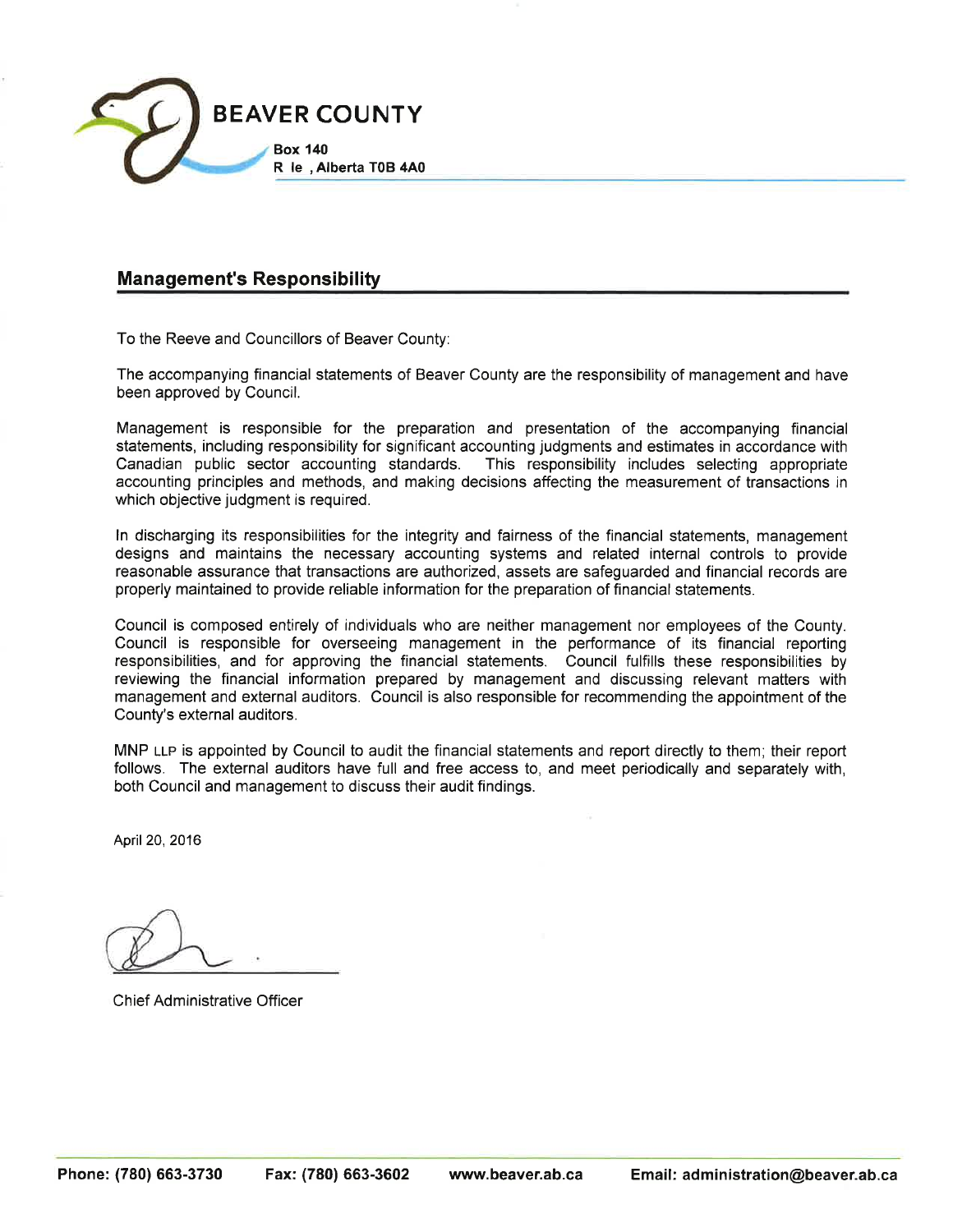To the Reeve and Councillors of Beaver County:

We have audited the accompanying financial statements of Beaver County, which comprise the statement of financial position as at December 31, 2015, the statements of operations, change in net financial assets, cash flows, and schedules I through VI for the year then ended, and a summary of significant accounting policies and other explanatory notes.

#### *Management's Responsibility for Financial Statements*

Management is responsible for the preparation and fair presentation of these financial statements in accordance with Canadian public sector accounting standards, and for such internal control as management determines is necessary to enable the preparation of financial statements that are free from material misstatement, whether due to fraud or error.

#### *Auditors' Responsibility*

Our responsibility is to express an opinion on these financial statements based on our audit. We conducted our audit in accordance with Canadian generally accepted auditing standards. Those standards require that we comply with ethical requirements and plan and perform an audit to obtain reasonable assurance about whether the financial statements are free from material misstatement.

An audit involves performing procedures to obtain audit evidence about the amounts and disclosures in the financial statements. The procedures selected depend on the auditors' judgment, including the assessment of the risks of material misstatement of the financial statements, whether due to fraud or error. In making those risk assessments, the auditor considers internal controls relevant to the entity's preparation and fair presentation of the financial statements in order to design audit procedures that are appropriate in the circumstances, but not for the purpose of expressing an opinion on the effectiveness of the entity's internal controls. An audit also includes evaluating the appropriateness of the accounting policies used and the reasonableness of accounting estimates made by management, as well as evaluating the overall presentation of the financial statements.

We believe the audit evidence obtained is sufficient and appropriate to provide a basis for our audit opinion.

#### *Opinion*

In our opinion, the financial statements present fairly, in all material respects, the financial position of Beaver County as at December 31, 2015, and the results of its operations, change in net financial assets, and its cash flows for the year then ended in accordance with Canadian public sector accounting standards.

 $MNP$ LLP

April 20, 2016

Leduc, Alberta Chartered Professional Accountants

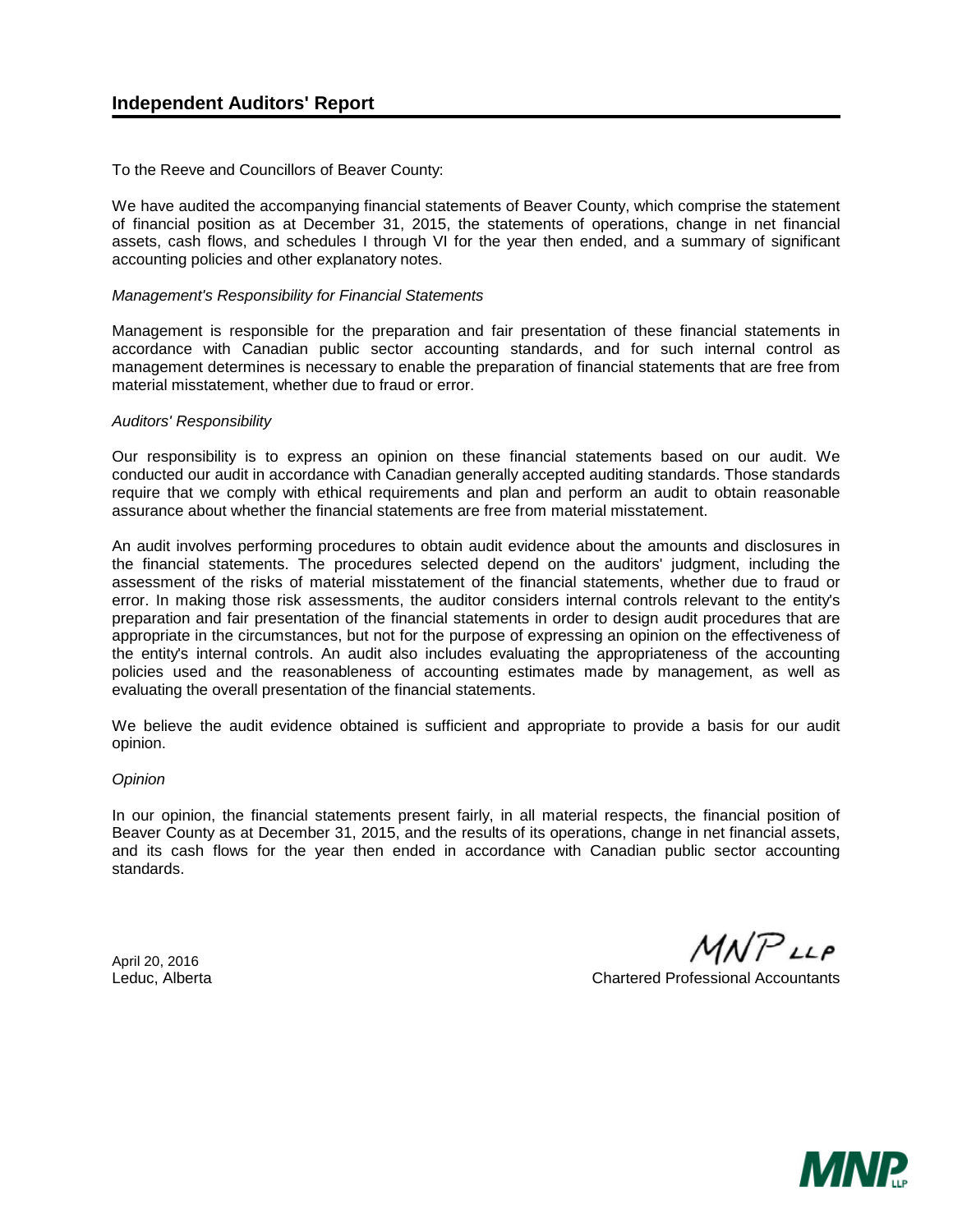# **Beaver County Statement of Financial Position**

As at December 31, 2015

|                                                                          | 2015       | 2014<br>(Restated)<br>(Note 24) |
|--------------------------------------------------------------------------|------------|---------------------------------|
| <b>Financial assets</b>                                                  |            |                                 |
| Cash and equivalents (Note 3)                                            | 17,885,952 | 1,083,105                       |
| Investments (Note 4)                                                     | ۰          | 15,553,569                      |
| Property taxes receivable (Note 5)                                       | 309,646    | 252,682                         |
| Trade and other accounts receivable (Note 6)                             | 282,758    | 891,866                         |
| Due from Beaver Foundation (Note 7)                                      | 3,492,983  | 3,601,822                       |
| Investment in subsidiary (Note 8)                                        | 100        | 100                             |
|                                                                          | 21,971,439 | 21,383,144                      |
|                                                                          |            |                                 |
| <b>Liabilities</b><br>Accounts payable and accrued liabilities (Note 10) | 2,139,455  | 1,959,041                       |
| <b>Reclamation liability</b>                                             | 600,000    | 600,000                         |
| Deposit liabilities                                                      | 60,200     | 5,290                           |
| Deferred revenue (Note 11)                                               | 673,815    | 547,356                         |
| Long-term debt (Note 12)                                                 | 3,492,983  | 3,601,822                       |
|                                                                          | 6,966,453  | 6,713,509                       |
|                                                                          |            |                                 |
| <b>Net financial assets</b>                                              | 15,004,986 | 14,669,635                      |
| <b>Non-financial assets</b>                                              |            |                                 |
| Tangible capital assets (Schedule II)                                    | 42,086,262 | 40,348,793                      |
| Inventory for consumption (Note 13)                                      | 2,652,319  | 2,631,076                       |
| Land for resale (Note 14)                                                | 2,491,911  | 2,308,200                       |
| Prepaid expenses                                                         | 131,978    | 159,162                         |
|                                                                          | 47,362,470 | 45,447,231                      |
| Accumulated surplus (Schedule I)                                         | 62,367,456 | 60,116,866                      |

Commitments (Note 20)<br>Contingencies (Note 21)

Approved on behalf of Council: Reeve Deputy Reeve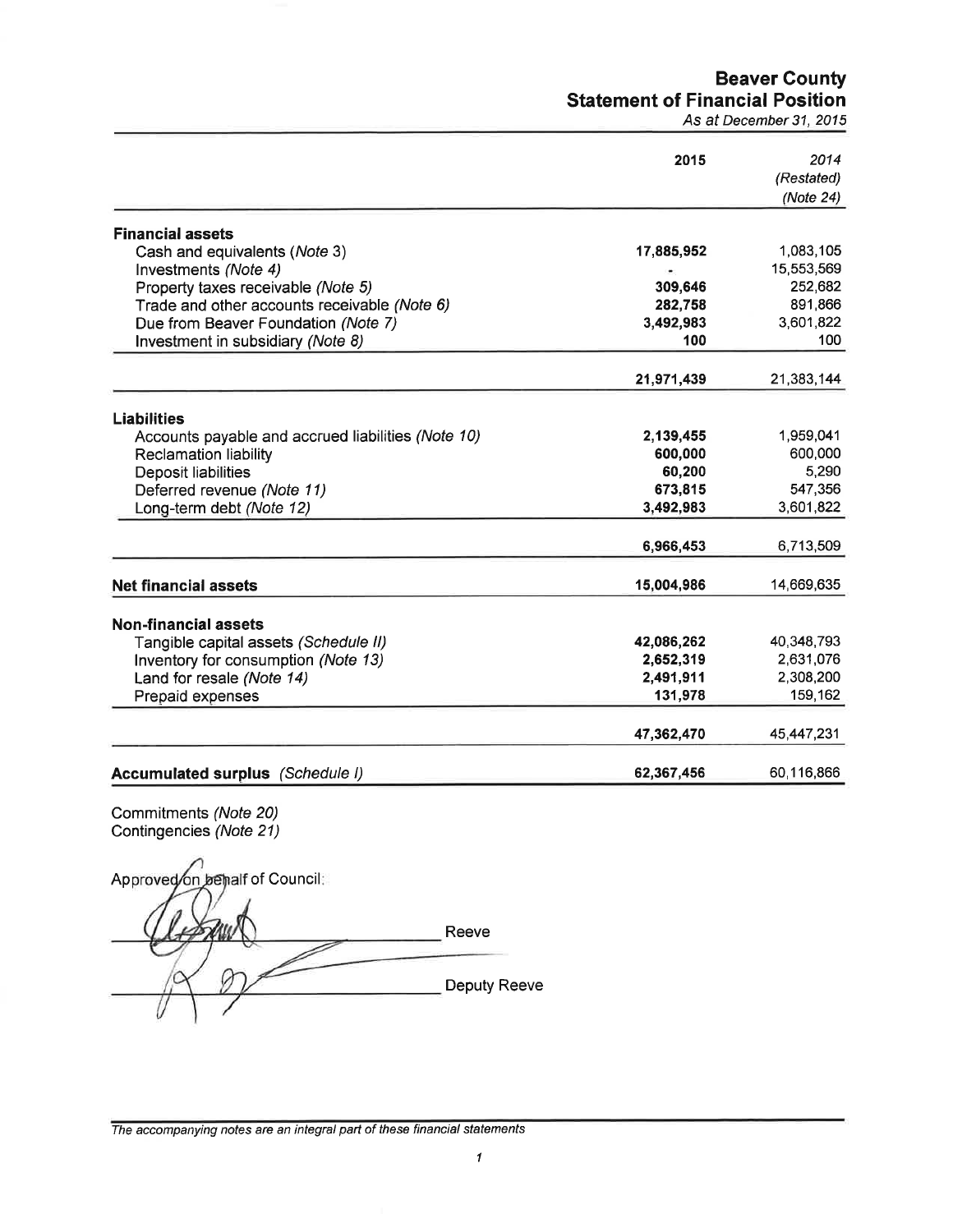**Beaver County Statement of Operations**

*For the year ended December 31, 2015*

|                                                | 2015<br><b>Budget</b>    | 2015       | 2014<br>(Restated) |
|------------------------------------------------|--------------------------|------------|--------------------|
|                                                | (Note 23)                |            | (Note 24)          |
| <b>Revenue</b>                                 |                          |            |                    |
| Net municipal property taxes (Schedule III)    | 13,073,195               | 13,046,350 | 12,147,457         |
| Grants                                         | 747,117                  | 1,774,190  | 689,666            |
| Government transfers (Schedule IV)             | 1,155,152                | 1,485,302  | 1,151,917          |
| User fees and sales of goods                   |                          | 536,067    | 457,427            |
| Interest income                                | 618,665                  |            |                    |
|                                                | 125,000                  | 354,028    | 394,961            |
| Other                                          | 4,600                    | 251,654    | 59,139             |
| Penalties and costs on taxes                   | 70,000                   | 82,195     | 73,917             |
| Fines                                          | 26,000                   | 51,455     | 34,244             |
| Rental                                         | 39,415                   | 34,509     | 35,309             |
| Gain on sale of tangible capital assets        | 486,000                  |            | 65,022             |
|                                                | 16,345,144               | 17,615,750 | 15,109,059         |
|                                                |                          |            |                    |
| <b>Expenses</b>                                |                          |            |                    |
| Public works                                   | 6,817,139                | 8,235,254  | 6,224,147          |
| Amortization                                   | $\overline{\phantom{a}}$ | 2,713,962  | 2,683,925          |
| Administration                                 | 2,583,701                | 2,426,447  | 2,187,637          |
| Agricultural services                          | 1,133,599                | 1,179,511  | 1,083,071          |
| Protective services                            | 943,455                  | 878,013    | 941,453            |
| Parks and recreation                           | 387,150                  | 455,376    | 331,440            |
| Planning and economic development              | 275,845                  | 308,381    | 187,288            |
| Water and wastewater                           | 57,369                   | 283,553    | 106,631            |
| Legislative                                    | 292,003                  | 279,887    | 285,180            |
| Culture                                        | 233,705                  | 223,660    | 193,440            |
| Community adult learning                       | 145,200                  | 136,488    | 144,915            |
| Family and community support                   | 138,450                  | 130,756    | 141,173            |
| Waste management                               | 5,000                    | 4,040      | 4,252              |
|                                                |                          |            |                    |
|                                                | 13,012,616               | 17,255,328 | 14,514,552         |
| Excess of revenue over expenses before other   | 3,332,528                | 360,422    | 594,507            |
| Other                                          |                          |            |                    |
| Government transfers for capital (Schedule IV) | 2,298,890                | 1,890,168  | 2,184,343          |
| <b>Excess of revenue over expenses</b>         | 5,631,418                | 2,250,590  | 2,778,850          |
| Accumulated surplus, beginning of year         | 60,116,866               | 60,116,866 | 57,338,016         |
| Accumulated surplus, end of year               | 65,748,284               | 62,367,456 | 60,116,866         |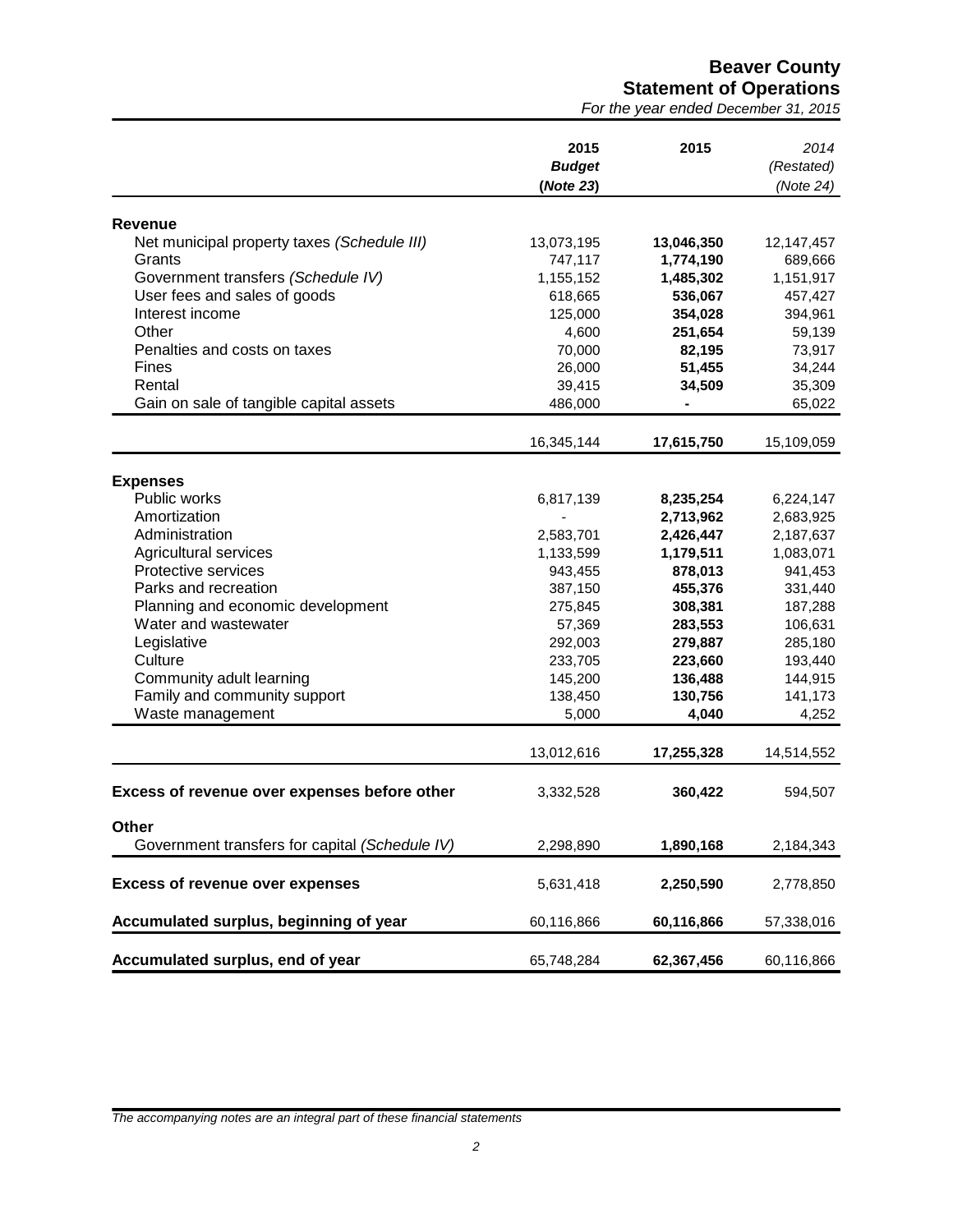# **Beaver County Statement of Change in Net Financial Assets**

*For the year ended December 31, 2015*

|                                                                                                                                                                                                                                                                                                                              | 2015<br><b>Budget</b><br>(Note 23) | 2015                                                                                | 2014<br>(Restated)<br>(Note 24)                                                         |
|------------------------------------------------------------------------------------------------------------------------------------------------------------------------------------------------------------------------------------------------------------------------------------------------------------------------------|------------------------------------|-------------------------------------------------------------------------------------|-----------------------------------------------------------------------------------------|
| <b>Excess of revenue over expenses</b>                                                                                                                                                                                                                                                                                       | 5,631,418                          | 2,250,590                                                                           | 2,778,850                                                                               |
| Acquisition of tangible capital assets<br>Proceeds on disposal of tangible capital assets<br>Amortization of tangible capital assets<br>(Gain) loss on sale of tangible capital assets<br>Purchase of land for resale inventory<br>Decrease (increase) in prepaid expenses<br>Use (acquisition) of inventory for consumption | (5,896,990)                        | (5,008,999)<br>335,936<br>2,713,962<br>221,632<br>(183, 711)<br>27,184<br>(21, 243) | (5,637,511)<br>1,911,093<br>2,683,923<br>(65, 022)<br>(20, 042)<br>(28, 477)<br>222,199 |
| Increase (decrease) in net financial assets                                                                                                                                                                                                                                                                                  | (265, 572)                         | 335,351                                                                             | 1,845,013                                                                               |
| Net financial assets, beginning of year,<br>as previously stated<br>Correction of errors (Note 24)                                                                                                                                                                                                                           | 14,669,635                         | 14,669,635                                                                          | 14,930,859<br>(2, 106, 237)                                                             |
| Net financial assets, beginning of year,<br>as restated                                                                                                                                                                                                                                                                      | 14,669,635                         | 14,669,635                                                                          | 14,930,859                                                                              |
| Net financial assets, end of year                                                                                                                                                                                                                                                                                            | 14,404,063                         | 15,004,986                                                                          | 14,669,635                                                                              |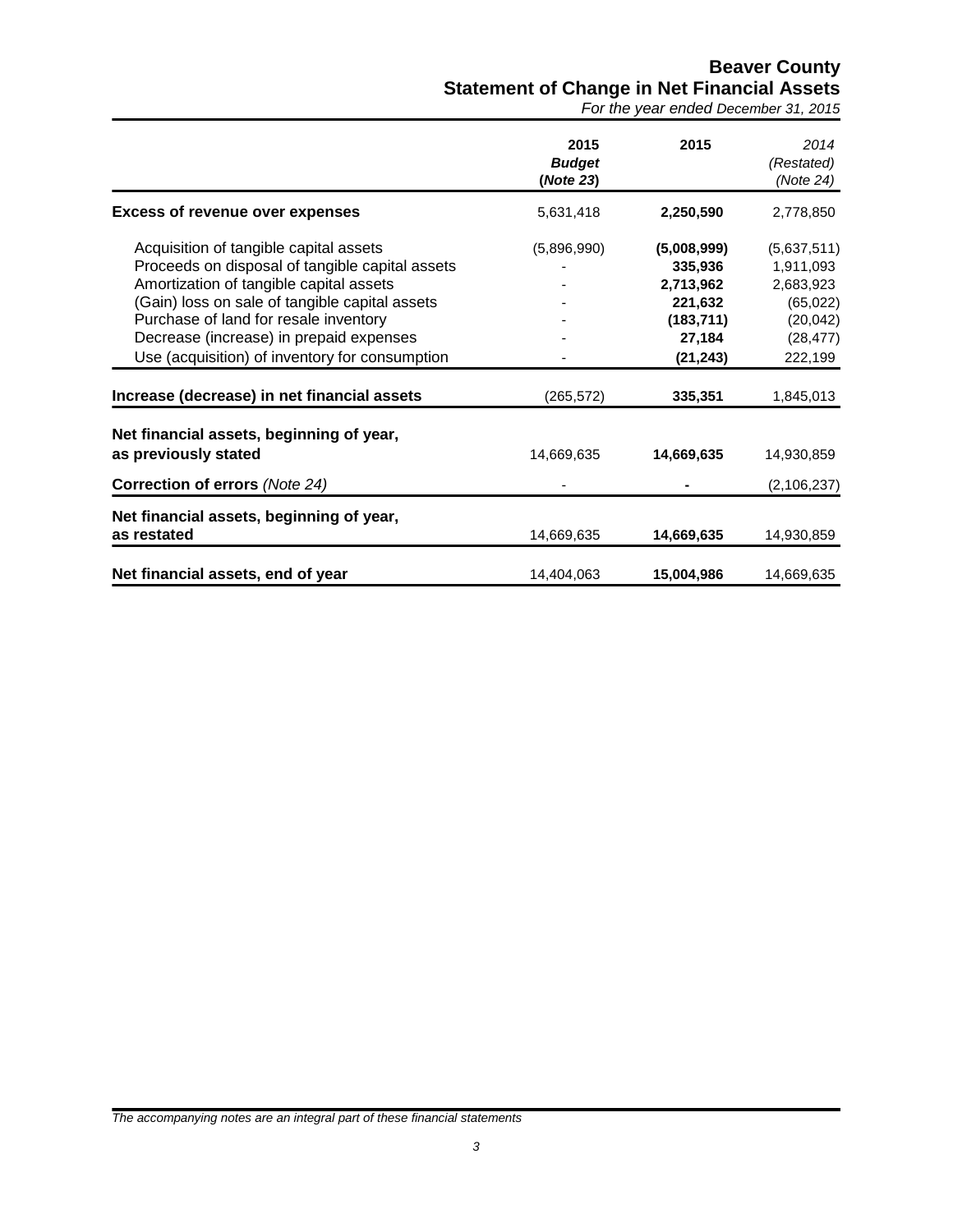**Beaver County**

**Statement of Cash Flows**

*For the year ended December 31, 2015*

|                                                                                                                  | 2015          | 2014<br>(Restated) |
|------------------------------------------------------------------------------------------------------------------|---------------|--------------------|
| Cash provided by (used for) the following activities:                                                            |               |                    |
| <b>Operating</b>                                                                                                 |               |                    |
| Excess of revenue over expenses<br>Non-cash items:                                                               | 2,250,590     | 2,778,850          |
| Amortization of tangible capital assets                                                                          | 2,713,962     | 2,683,923          |
| (Gain) loss on disposal of tangible capital assets<br>Net change in non-cash operating working capital balances: | 221,632       | (65, 022)          |
| Increase in deferred revenue                                                                                     | 126,459       | 108,933            |
| Decrease (increase) in prepaid expenses                                                                          | 27,184        | (28, 478)          |
| Increase in accounts payable and accrued liabilities                                                             | 359,650       | 672,530            |
| Decrease (increase) in trade and other accounts receivable                                                       | 609,108       | (682, 293)         |
| Decrease (increase) in property taxes receivable                                                                 | (56, 964)     | 81,986             |
| Increase in deposit liabilities                                                                                  | 54,910        | 220                |
| Decrease (increase) in inventory for consumption                                                                 | (21, 243)     | 404,120            |
|                                                                                                                  | 6,101,577     | 5,934,727          |
|                                                                                                                  |               |                    |
| <b>Capital</b><br>Proceeds on disposal of tangible capital assets                                                |               |                    |
|                                                                                                                  | 335,936       | 1,911,093          |
| Acquisition of tangible capital assets                                                                           | (5, 188, 235) | (5,577,231)        |
|                                                                                                                  | (4,852,299)   | (3,666,138)        |
| Investing                                                                                                        |               |                    |
| Redemption (purchase) of investments                                                                             | 15,553,569    | (3,243,479)        |
| Decrease in due from Beaver Foundation                                                                           | 108,839       | 388,293            |
| Increase in land for resale                                                                                      | (183, 711)    | (20, 042)          |
|                                                                                                                  | 15,662,408    | (2,855,186)        |
|                                                                                                                  |               |                    |
| <b>Financing</b>                                                                                                 |               |                    |
| Repayment of long-term debt                                                                                      | (108, 839)    | (388, 293)         |
| Increase (decrease) in cash and equivalents                                                                      | 16,802,847    | (974, 890)         |
| Cash and equivalents, beginning of year                                                                          | 1,083,105     | 2,057,995          |
|                                                                                                                  |               |                    |
| Cash and equivalents, end of year (Note 3)                                                                       | 17,885,952    | 1,083,105          |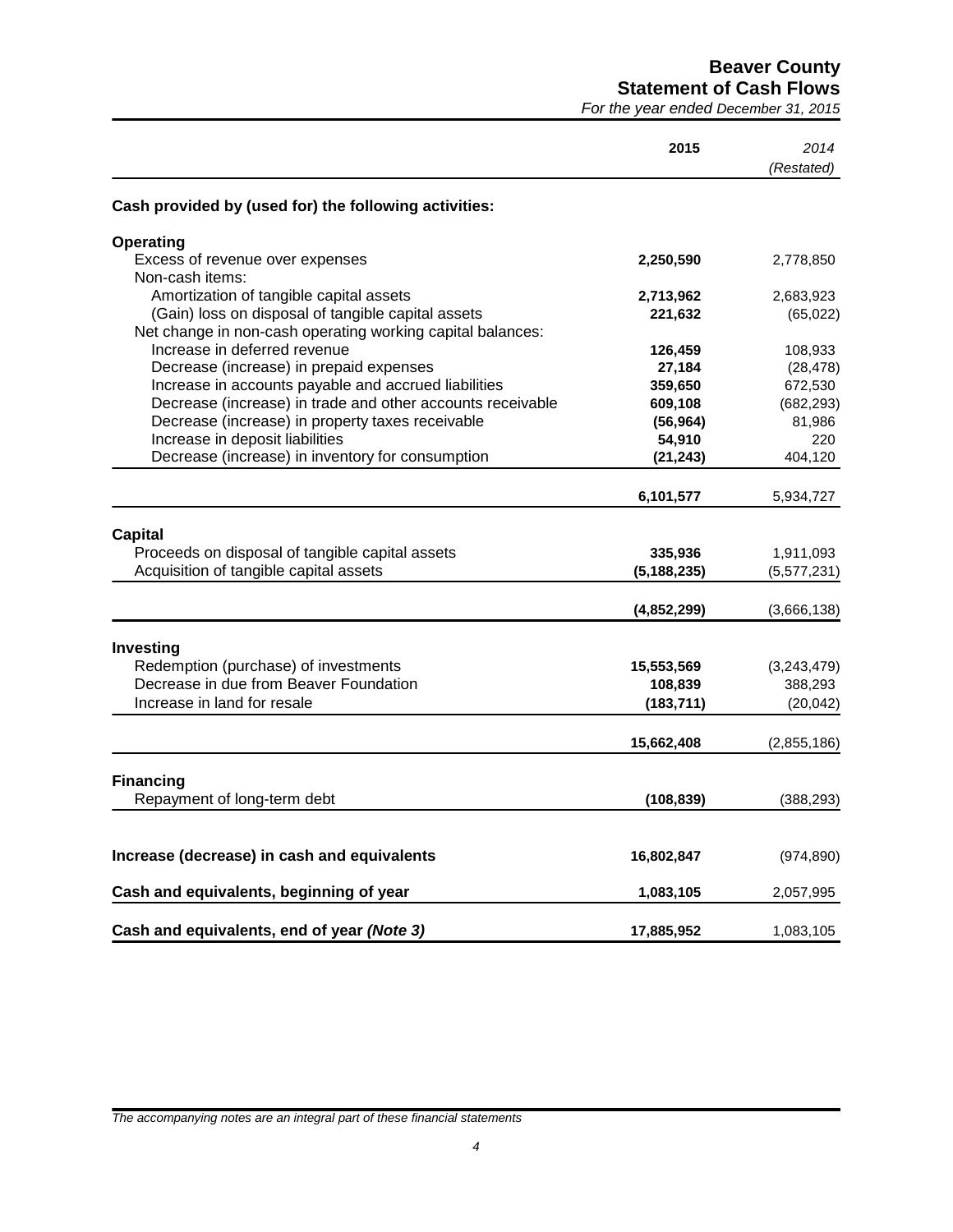# **Beaver County Schedule I - Schedule of Changes in Accumulated Surplus**

*For the year ended December 31, 2015*

|                                                     | <b>Unrestricted</b><br><b>Surplus</b> | <b>Restricted</b><br><b>Surplus</b><br>(Note 22) |                | <b>Equity Equity in Tangible</b><br>in Subsidiary Capital Assets<br>(Note 16) | 2015           | 2014<br>(Restated)<br>(Note 24) |
|-----------------------------------------------------|---------------------------------------|--------------------------------------------------|----------------|-------------------------------------------------------------------------------|----------------|---------------------------------|
| Balance, beginning of year, as restated (Note 24)   | 947,179                               | 18,820,794                                       | 100            | 40,348,793                                                                    | 60,116,866     | 57,338,016                      |
| Excess of revenue over expenses                     | 2,250,590                             |                                                  | $\blacksquare$ |                                                                               | 2,250,590      | 2,778,850                       |
| Unrestricted funds designated for future use        | (3,074,470)                           | 3,074,470                                        | $\blacksquare$ |                                                                               |                |                                 |
| Restricted funds for operations                     | 222,171                               | (222, 171)                                       | $\sim$         |                                                                               | $\blacksquare$ |                                 |
| Restricted funds used for tangible capital assets   |                                       | (2, 247, 930)                                    | $\blacksquare$ | 2,247,930                                                                     | $\blacksquare$ |                                 |
| Current year funds used for tangible capital assets | (2,761,069)                           |                                                  |                | 2,761,069                                                                     |                |                                 |
| Disposal of tangible capital assets                 | 557,568                               | $\blacksquare$                                   |                | (557, 568)                                                                    | $\blacksquare$ |                                 |
| Annual amortization expense                         | 2,713,962                             | $\overline{\phantom{a}}$                         |                | (2,713,962)                                                                   | ۰              |                                 |
| Change in accumulated surplus                       | (91, 248)                             | 604,369                                          |                | 1,737,469                                                                     | 2,250,590      | 2,778,850                       |
| Balance, end of year                                | 855,931                               | 19,425,163                                       | 100            | 42,086,262                                                                    | 62,367,456     | 60,116,866                      |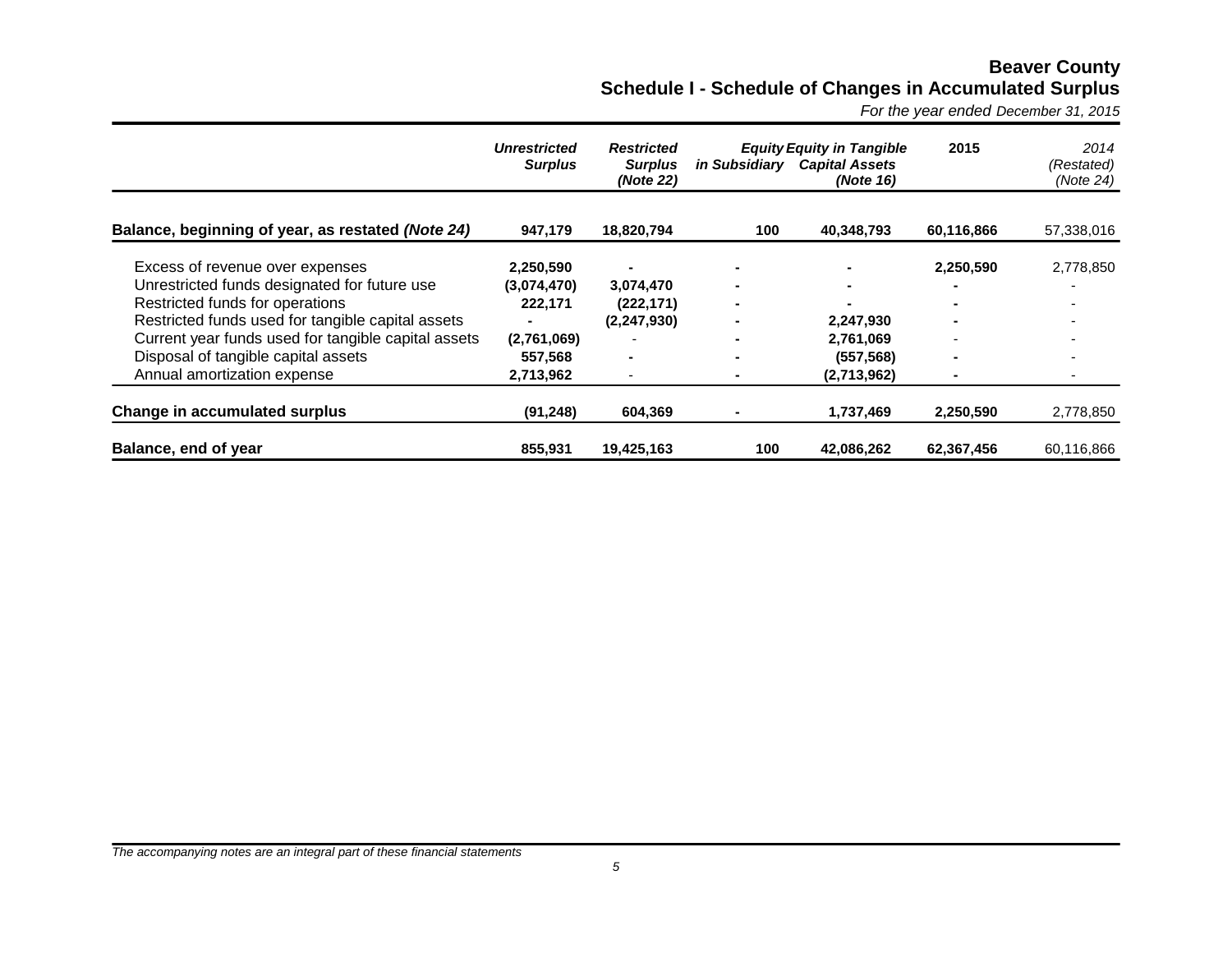# **Beaver County Schedule II - Schedule of Tangible Capital Assets**

*For the year ended December 31, 2015*

|                                                                               | Land           | Land<br><b>Improvements</b> | <b>Buildings</b> | <b>Engineered</b><br><b>Structures</b> | <b>Machinery</b><br>& Equipment | <b>Vehicles</b>      | 2015                     | 2014                       |
|-------------------------------------------------------------------------------|----------------|-----------------------------|------------------|----------------------------------------|---------------------------------|----------------------|--------------------------|----------------------------|
| Cost:                                                                         |                |                             |                  |                                        |                                 |                      |                          |                            |
| Balance, beginning of year                                                    | 698,534        | 381,367                     | 5,459,735        | 78,174,586                             | 8,604,656                       | 2,026,437            | 95,345,315               | 92,725,348                 |
| Acquisition of tangible capital assets<br>Disposal of tangible capital assets | (716)          | 49,780                      | 193,341          | 2,652,829<br>(582, 319)                | 1,770,075<br>(417, 270)         | 342,974<br>(25, 820) | 5,008,999<br>(1,026,125) | 5,637,511<br>(3,017,544)   |
| Balance, end of year                                                          | 697,818        | 431,147                     | 5,653,076        | 80,245,096                             | 9,957,461                       | 2,343,591            | 99,328,189               | 95,345,315                 |
| <b>Accumulated amortization:</b>                                              |                |                             |                  |                                        |                                 |                      |                          |                            |
| Balance, beginning of year                                                    |                | 153,514                     | 993,299          | 49,686,208                             | 2,907,599                       | 1,255,902            | 54,996,522               | 53,484,072                 |
| Annual amortization<br>Accumulated amortization on disposals                  |                | 20,101                      | 123,378          | 1,619,742<br>(162, 997)                | 780,910<br>(279, 740)           | 169,831<br>(25, 820) | 2,713,962<br>(468, 557)  | 2,683,923<br>(1, 171, 473) |
| Balance, end of year                                                          | $\blacksquare$ | 173,615                     | 1,116,677        | 51,142,953                             | 3,408,769                       | 1,399,913            | 57,241,927               | 54,996,522                 |
| Net book value                                                                | 697,818        | 257,532                     | 4,536,399        | 29,102,143                             | 6,548,692                       | 943,678              | 42,086,262               | 40,348,793                 |
| 2014 net book value                                                           | 698,534        | 227,853                     | 4,466,436        | 28,488,378                             | 5,697,057                       | 770,535              | 40,348,793               |                            |

During the year, tangible capital assets were acquired at an aggregate cost of \$5,008,999 (2014 - \$5,637,511) of which nil (2014 - \$179,236) was in accounts payable at year-end and the remaining \$5,008,999 (2014 - \$5,577,231) was acquired by cash.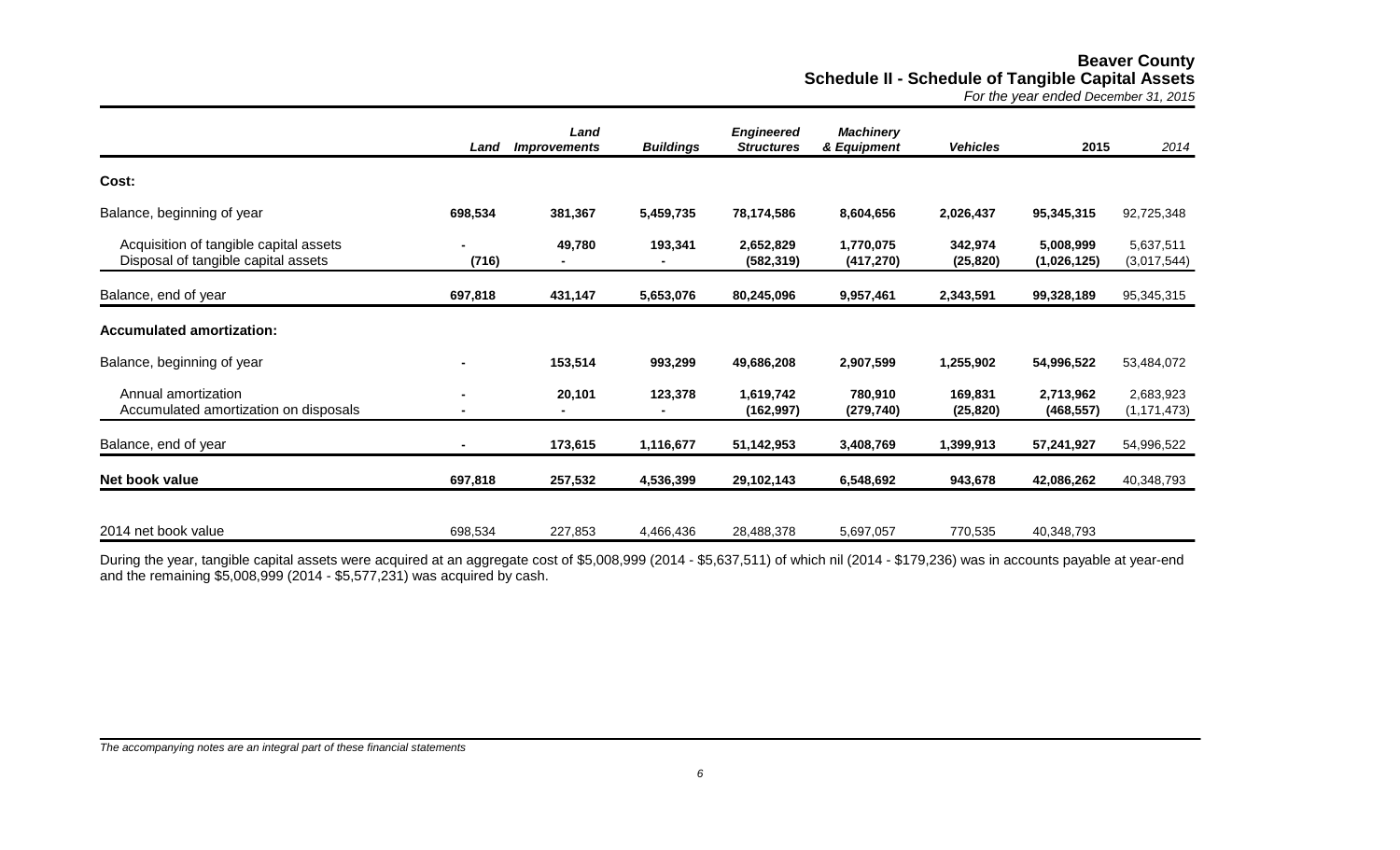# **Beaver County Schedule III - Schedule of Property Taxes Levied**

*For the year ended December 31, 2015*

|                                     | 2015          |            |            |
|-------------------------------------|---------------|------------|------------|
|                                     | <b>Budget</b> | 2015       | 2014       |
| Taxation                            |               |            |            |
| Real property taxes                 | 9,664,281     | 9,639,623  | 8,874,336  |
| Linear property taxes               | 6,763,470     | 6,763,470  | 6,551,154  |
| Special assessments                 | 5,995         | 5,303      | 5,995      |
|                                     | 16,433,746    | 16,408,396 | 15,431,485 |
| <b>Requisitions</b>                 |               |            |            |
| Alberta School Foundation Fund      | 3,188,576     | 3,190,039  | 3,112,022  |
| Beaver Foundation Management Agency | 171,975       | 172,007    | 172,006    |
|                                     | 3,360,551     | 3,362,046  | 3,284,028  |
| Net municipal property taxes        | 13,073,195    | 13,046,350 | 12,147,457 |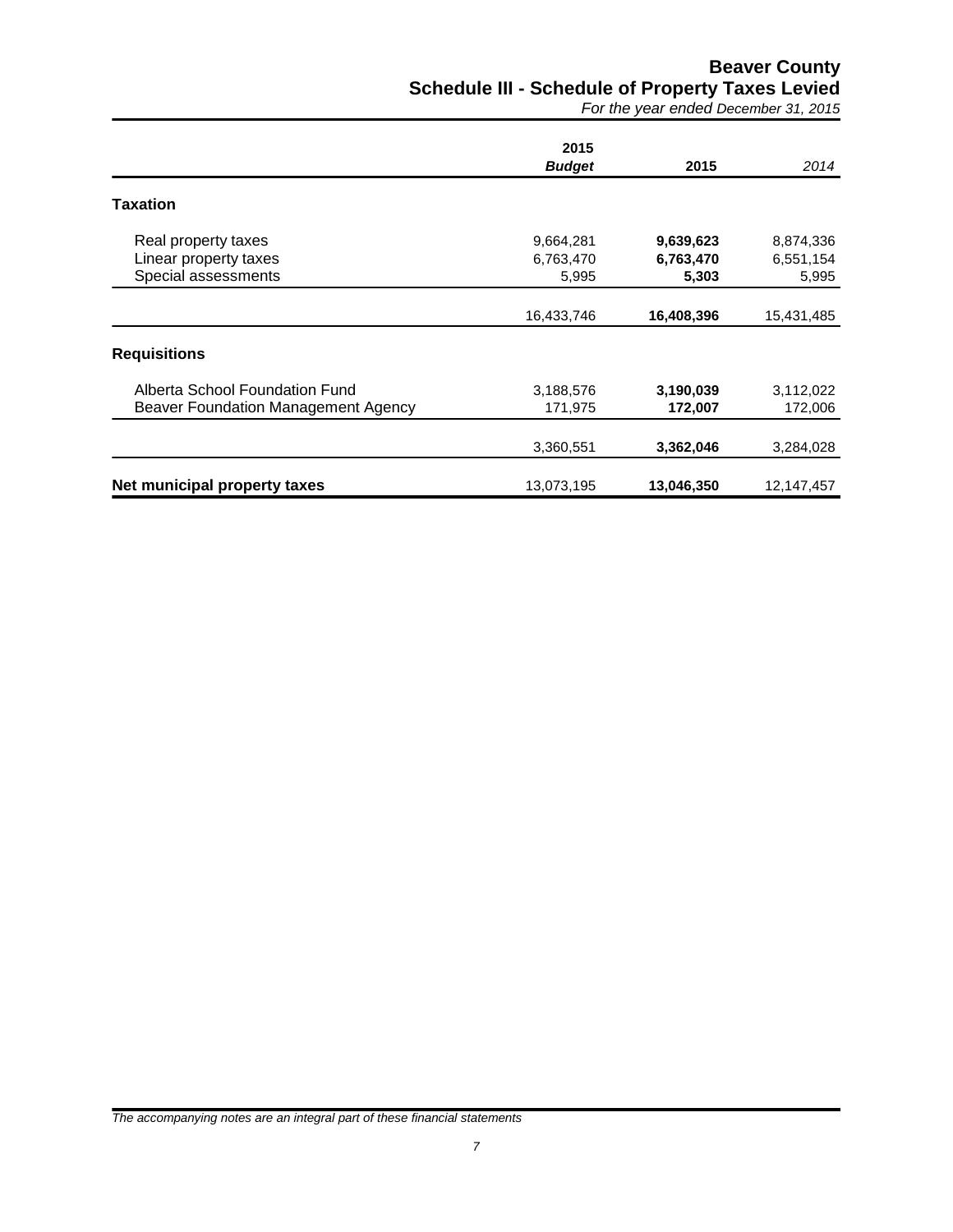# **Beaver County Schedule IV - Schedule of Government Transfers**

*For the year ended December 31, 2015*

|                                   | 2015          |           |           |
|-----------------------------------|---------------|-----------|-----------|
|                                   | <b>Budget</b> | 2015      | 2014      |
| <b>Operating</b>                  |               |           |           |
| Provincial                        | 894,652       | 1,479,446 | 1,143,339 |
| Local                             | 193,000       | 3,000     | 3,000     |
| Federal                           | 67,500        | 2,856     | 5,578     |
|                                   | 1,155,152     | 1,485,302 | 1,151,917 |
| <b>Capital</b>                    |               |           |           |
| Provincial                        | 2,000,656     | 1,591,934 | 1,824,750 |
| Federal                           | 298,234       | 298,234   | 359,593   |
|                                   | 2,298,890     | 1,890,168 | 2,184,343 |
| <b>Total government transfers</b> | 3,454,042     | 3,375,470 | 3,336,260 |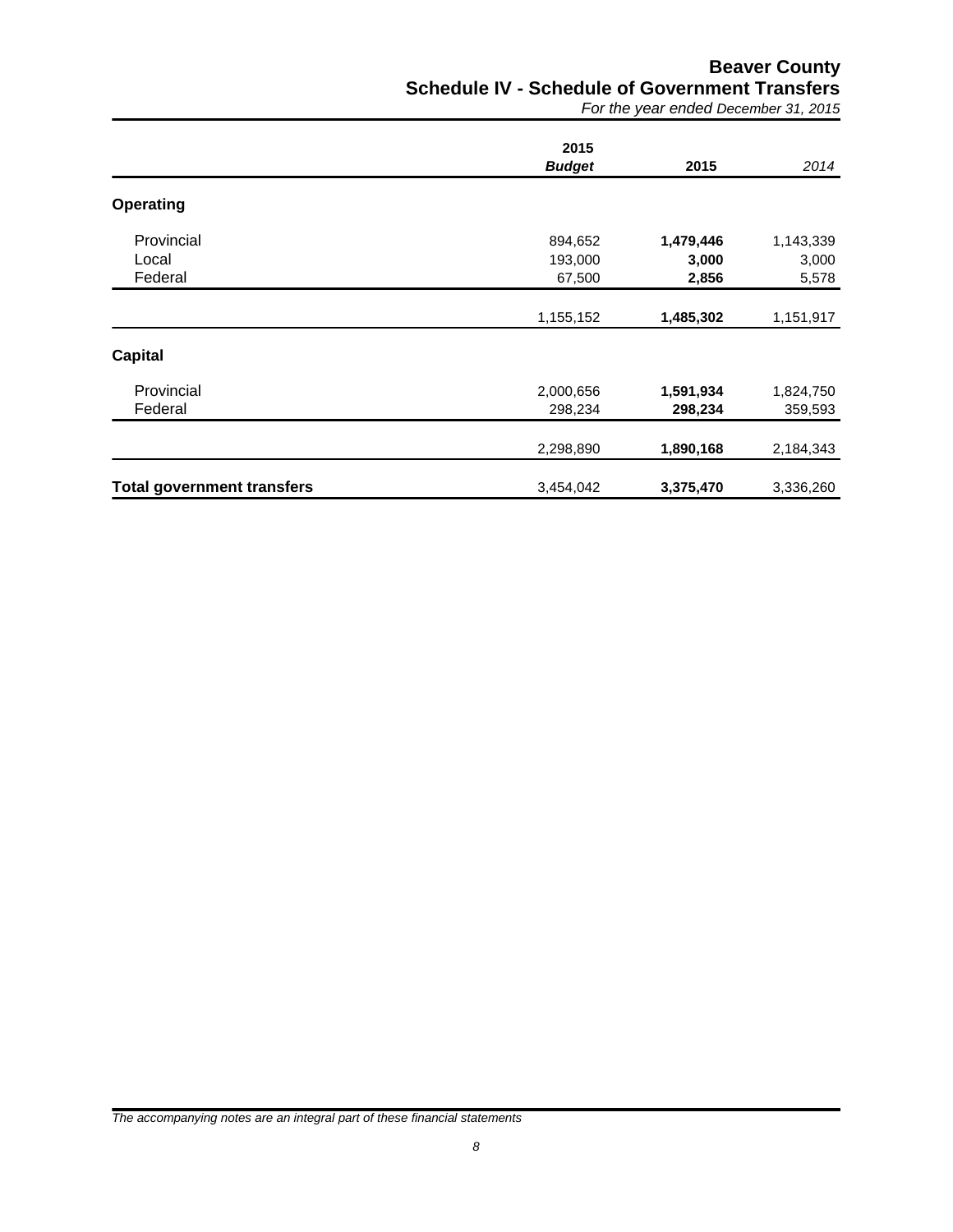# **Beaver County Schedule V - Schedule of Expenses by Object**

*For the year ended December 31, 2015*

|                                               | 2015<br><b>Budget</b> | 2015       | 2014<br>(Restated)<br>(Note 24) |
|-----------------------------------------------|-----------------------|------------|---------------------------------|
| Contracted and general services               | 4,441,681             | 6,061,285  | 3,850,733                       |
| Salaries, wages and benefits                  | 4,782,161             | 4,611,415  | 4,337,547                       |
| Amortization                                  |                       | 2,713,962  | 2,683,925                       |
| Materials, goods and utilities                | 2,057,524             | 1,761,476  | 1,772,109                       |
| Grants to other governments and organizations | 1,714,250             | 1,713,942  | 1,658,522                       |
| Loss on sale of tangible capital assets       |                       | 221,632    |                                 |
| Interest on long-term debt                    |                       | 152.580    | 181,858                         |
| Provision for allowances                      | 15,000                | 17,244     | 28,030                          |
| Bank charges and short-term interest          | 2,000                 | 1,792      | 1,828                           |
|                                               |                       |            |                                 |
|                                               | 13,012,616            | 17,255,328 | 14,514,552                      |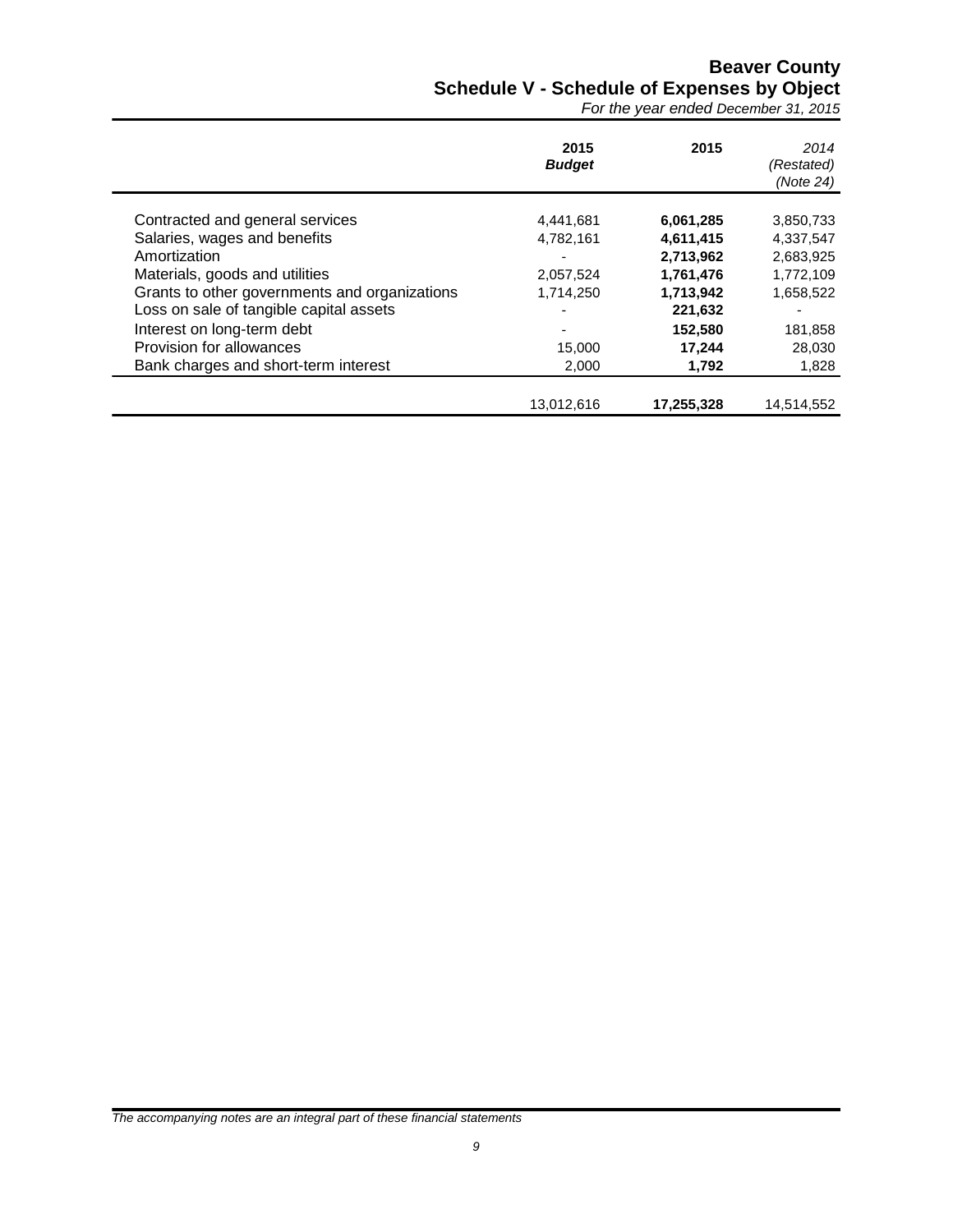# **Beaver County Schedule VI - Schedule of Segmented Disclosure**

*For the year ended December 31, 2015*

|                                         | government     | General Administration,<br>and legislative | <b>Public</b><br>works   | <b>Water and</b><br>wastewater | <b>Protective</b><br>services | <b>Agriculture</b><br>services | <b>Family and</b><br>community | <b>Culture</b> | <b>Planning and</b><br>development | Parks and<br>recreation | <b>Total</b> |
|-----------------------------------------|----------------|--------------------------------------------|--------------------------|--------------------------------|-------------------------------|--------------------------------|--------------------------------|----------------|------------------------------------|-------------------------|--------------|
| Revenue                                 |                |                                            |                          |                                |                               |                                |                                |                |                                    |                         |              |
| Net municipal property taxes            | 13,046,350     | $\blacksquare$                             | $\blacksquare$           |                                | $\blacksquare$                |                                | $\overline{\phantom{0}}$       | $\blacksquare$ | $\blacksquare$                     |                         | 13,046,350   |
| Government transfers                    |                | 471,149                                    | 2,422,329                | 156,398                        | $\blacksquare$                | 198,359                        | 127,235                        |                | $\blacksquare$                     | $\blacksquare$          | 3,375,470    |
| Grants                                  |                | 1,654,190                                  |                          | 120,000                        | $\blacksquare$                |                                |                                | ٠              | $\blacksquare$                     |                         | 1,774,190    |
| User charges and sales of goods         |                | 14,204                                     | 195,100                  | 45,359                         | 7,919                         | 19,403                         | 9,414                          | $\blacksquare$ | 211,254                            | 33,414                  | 536,067      |
| Interest income                         | 201,448        | 152,580                                    | $\blacksquare$           |                                | $\blacksquare$                |                                |                                |                | $\blacksquare$                     |                         | 354,028      |
| Other                                   | 251,654        | $\blacksquare$                             |                          |                                |                               |                                |                                |                |                                    |                         | 251,654      |
| Penalties and costs on taxes            | 82,195         |                                            |                          |                                |                               |                                |                                |                |                                    |                         | 82,195       |
| Fines                                   |                | $\blacksquare$                             |                          |                                | 51,455                        |                                |                                |                |                                    |                         | 51,455       |
| Rental                                  | 34,509         | $\blacksquare$                             | $\overline{\phantom{0}}$ |                                | $\blacksquare$                |                                |                                | $\blacksquare$ | $\overline{\phantom{a}}$           |                         | 34,509       |
|                                         | 13,616,156     | 2,292,123                                  | 2,617,429                | 321,757                        | 59,374                        | 217,762                        | 136,649                        | $\blacksquare$ | 211,254                            | 33,414                  | 19,505,918   |
|                                         |                |                                            |                          |                                |                               |                                |                                |                |                                    |                         |              |
| <b>Expenses</b>                         |                |                                            |                          |                                |                               |                                |                                |                |                                    |                         |              |
| Contracted and general services         |                | 630,094                                    | 4,586,276                | 235,409                        | 28,060                        | 242,792                        | 32,428                         | 35,835         | 208,352                            | 62,039                  | 6,061,285    |
| Salaries, wages, and benefits           |                | 1,512,682                                  | 2,121,283                | 37,904                         | 198,057                       | 540,910                        | 100,983                        | ٠              | 99,596                             |                         | 4,611,415    |
| Materials, goods, and utilities         |                | 73,162                                     | 1,306,063                | 14,280                         | 19,145                        | 291,692                        | 4,387                          | ٠              | 433                                | 52,314                  | 1,761,476    |
| Grants to other governments and         |                |                                            |                          |                                |                               |                                |                                |                |                                    |                         |              |
| organizations                           |                | 318,780                                    |                          |                                | 632,751                       | 104,117                        | 129,446                        | 187,825        | $\overline{\phantom{0}}$           | 341,023                 | 1,713,942    |
| Loss on sale of tangible capital assets |                | $\blacksquare$                             | 221,632                  |                                | $\blacksquare$                |                                |                                | $\blacksquare$ | $\blacksquare$                     |                         | 221,632      |
| Interest on long-term debt              |                | 152,580                                    | $\blacksquare$           |                                | $\blacksquare$                |                                |                                | -              | $\overline{\phantom{a}}$           |                         | 152,580      |
| Provision for allowances                |                | 17,244                                     | $\blacksquare$           |                                |                               |                                |                                |                |                                    |                         | 17,244       |
| Bank charges and short-term interest    |                | 1,792                                      | $\blacksquare$           | $\overline{\phantom{a}}$       | $\blacksquare$                |                                |                                | $\blacksquare$ | $\blacksquare$                     |                         | 1,792        |
|                                         | $\blacksquare$ | 2,706,334                                  | 8,235,254                | 287,593                        | 878,013                       | 1,179,511                      | 267,244                        | 223,660        | 308,381                            | 455,376                 | 14,541,366   |
|                                         |                |                                            |                          |                                |                               |                                |                                |                |                                    |                         |              |
| Net revenue, before amortization        | 13,616,156     | (414, 211)                                 | (5,617,825)              | 34,164                         | (818, 639)                    | (961, 749)                     | (130, 595)                     | (223, 660)     | (97, 127)                          | (421, 962)              | 4,964,552    |
| Amortization                            |                | 339,596                                    | 2,212,320                | 40,670                         | 21,188                        | 79,775                         |                                | $\blacksquare$ | $\blacksquare$                     | 20,413                  | 2,713,962    |
| Net revenue                             | 13,616,156     | (753, 807)                                 | (7,830,145)              | (6, 506)                       | (839, 827)                    | (1,041,524)                    | (130, 595)                     | (223, 660)     | (97, 127)                          | (442, 375)              | 2,250,590    |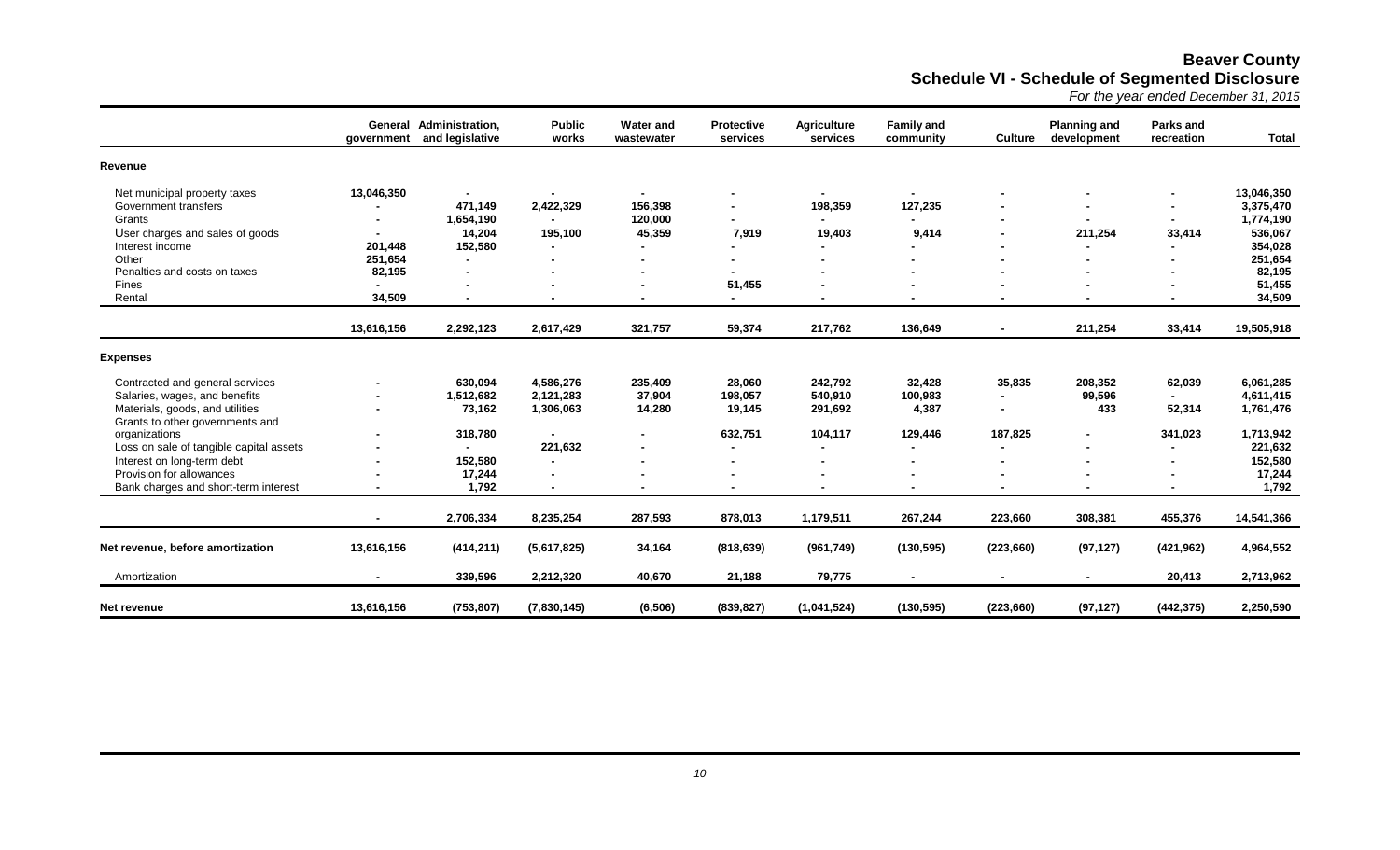## **1. Significant accounting policies**

The financial statements of Beaver County (the "County") are the representations of management prepared in accordance with generally accepted accounting principles established by the Public Sector Accounting Board of CPA Canada. Significant aspects of the accounting policies adopted by the County are as follows:

## *Reporting entity*

The financial statements reflect the assets, liabilities, revenue, expenses, and changes in financial position of the reporting entity. This entity is comprised of the municipal operations plus all of the organizations that are owned or controlled by the County and are, therefore, accountable to County Council for the administration of their financial affairs and resources.

The schedule of property taxes levied also includes requisitions for education and other external organizations that are not part of the municipal reporting entity.

The financial statements exclude trust assets that are administered for the benefit of external parties.

## *Basis of accounting*

The financial statements are prepared using the accrual basis of accounting. The accrual basis of accounting records revenue as it is earned and measurable. Expenses are recognized as they are incurred and measurable based upon receipt of goods or services and/or the legal obligation to pay.

## *Management uncertainty (use of estimates)*

The preparation of financial statements in conformity with Canadian public sector accounting standards requires management to make estimates and assumptions that affect the reported amount of assets and liabilities and disclosure of contingent assets and liabilities at the date of the financial statements, and the reported amounts of revenue and expenses during the period. Where measurement uncertainty exists, the financial statements have been prepared within reasonable limits of materiality. Actual results could differ from those estimates.

Trade and other accounts receivable are stated after evaluation as to their collectibility and an appropriate allowance for doubtful accounts is provided where considered necessary. Amortization is based on the estimated useful lives of tangible capital assets. Accrued sick time for employees is based on historical utilization applied to the total sick bank. Gravel inventory is valued using calculations which have some estimation involved. The reclamation liability is an estimated cost to bring the gravel pit site back to its original condition prior to mining.

## *Cash and equivalents*

Cash and equivalents include balances with banks and short-term investments with maturities of three months or less.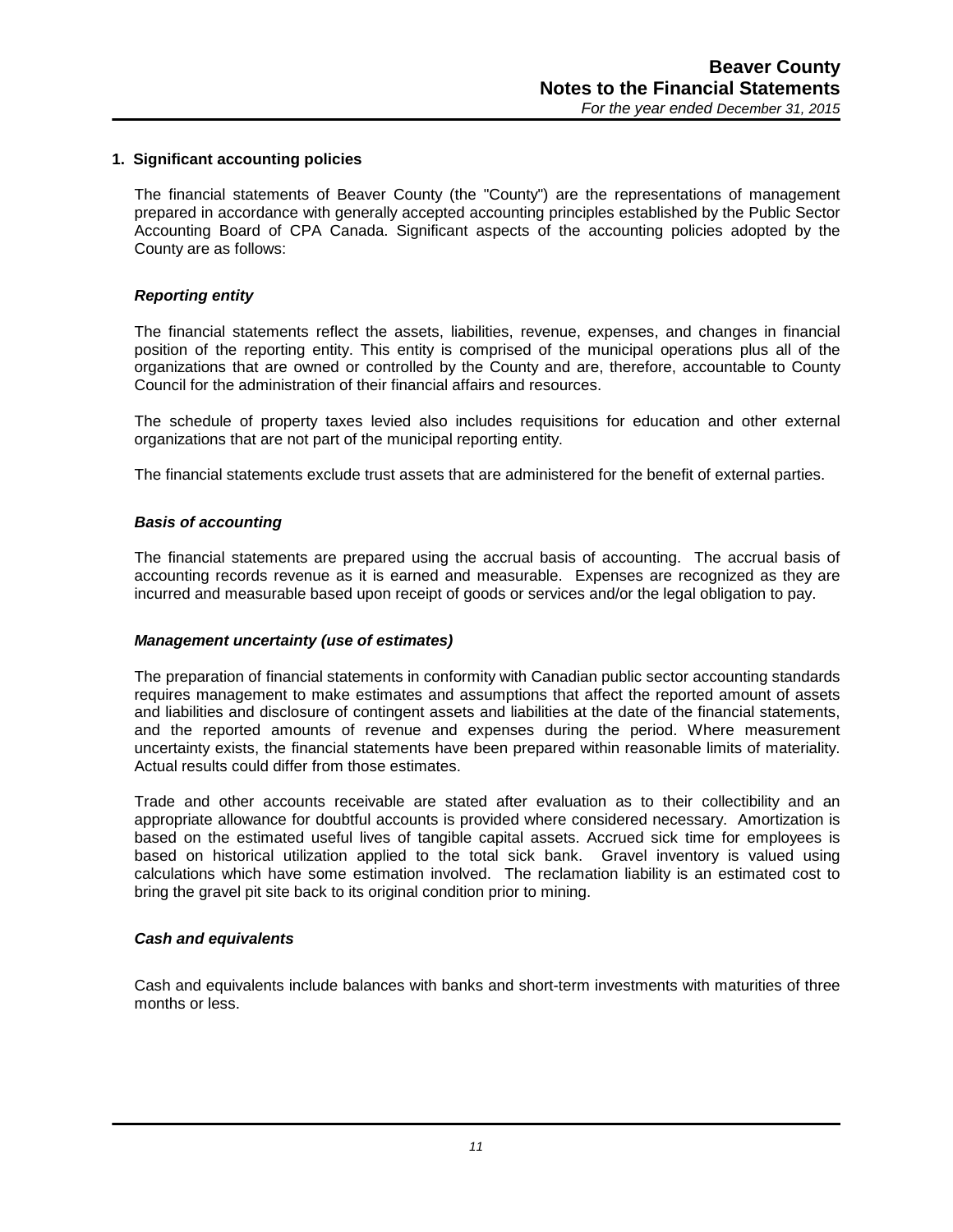#### *Investments*

Investments are recorded at amortized cost. Investment premiums and discounts are amortized over the term of the respective investments. When there has been a loss in value that is other than a temporary decline, the respective investment is written down to recognize the loss.

#### *Tax sale proceeds*

Tax sale proceeds and the associated liabilities consist of the excess funds collected on the sale of seized properties put up for tax auction after outstanding property taxes were recovered. Under the *Municipal Government Act*, the County is required to hold these funds for up to 10 years and attempt to disperse them to the former property owners.

#### *Debt charges recoverable*

Debt charges recoverable consist of amounts that are recoverable from municipal agencies or other local governments with respect to outstanding debentures or other long-term debt pursuant to annexation orders or joint capital undertakings. These recoveries are recorded at a value that equals the offsetting portion of the un-matured long-term debt, less actuarial requirements for the retirement of any sinking fund debentures.

## *Property tax requisition over-levy and under-levy*

Over-levies and under-levies arise from the difference between the actual levy made to cover each requisition and the actual amount requisitioned.

If the actual levy exceeds the requisition, the over-levy is accrued as a liability and property tax revenue is reduced. Where the actual levy is less than the requisition amount, the under-levy is accrued as a receivable and as property tax revenue.

Requisition tax rates in the subsequent year are adjusted for any over-levies or under-levies of the prior year.

#### *Investment in subsidiary company*

Beaver Regional Industrial Services Corp., a wholly-owned subsidiary corporation of Beaver County, is accounted for on a modified equity basis, consistent with Canadian generally accepted accounting principles for government business enterprises. Under the modified equity basis, the business enterprise's accounting policies are not adjusted to conform with those of the County, and interorganizational transactions and balances are not eliminated.

## *Liability for contaminated sites*

A liability for remediation of a contaminated site is recognized at the best estimate of the amount required to remediate the contaminated site when contamination exceeding an environmental standard exists, the County is either directly responsible or accepts responsibility, it is expected that future economic benefits will be given up, and a reasonable estimate of the amount is determinable. The best estimate of the liability includes all costs directly attributable to remediation activities and is reduced by expected net recoveries based on information available at December 31, 2015.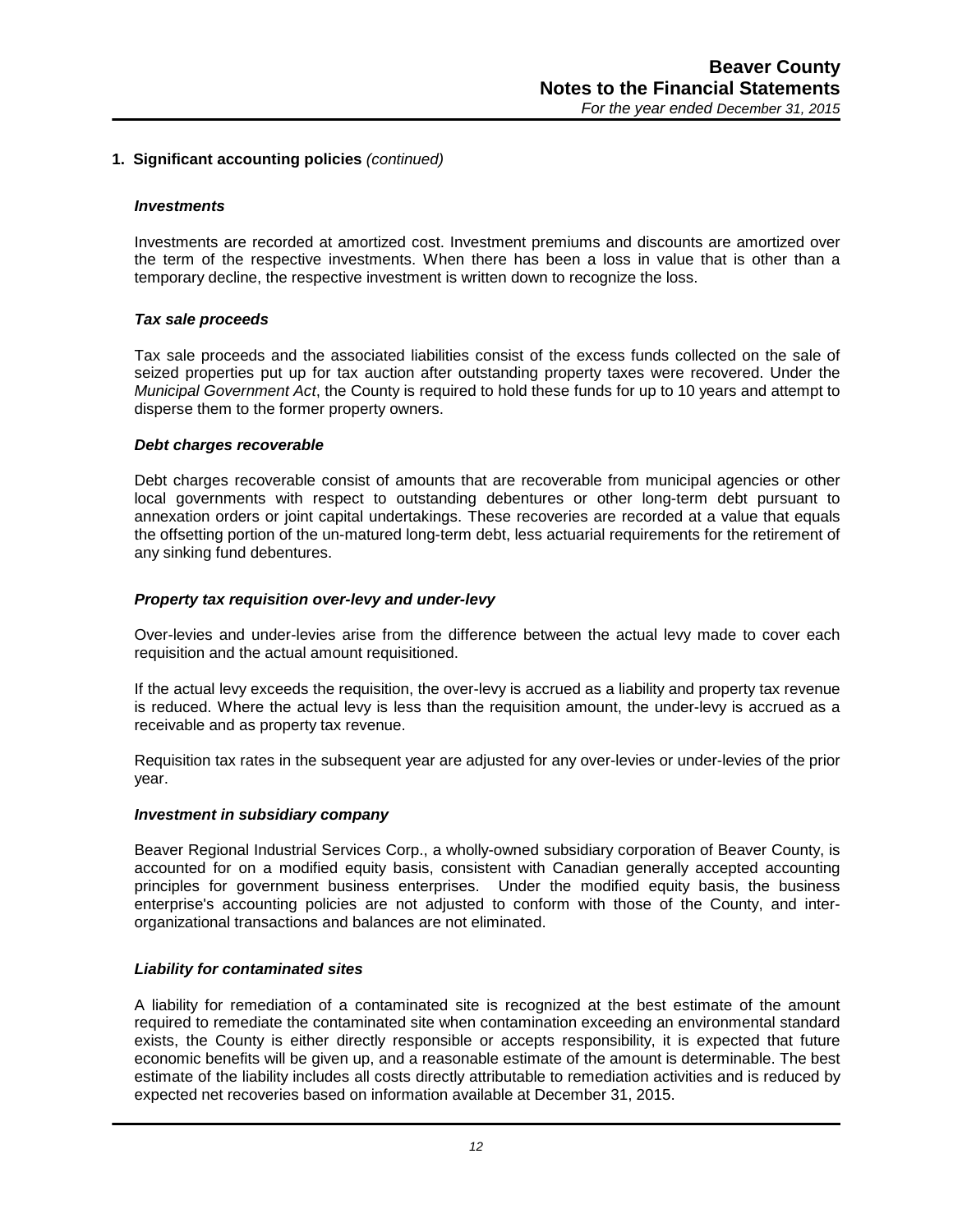## *Liability for contaminated sites (continued)*

At each financial reporting date, the County reviews the carrying amount of the liability. Any revisions required to the amount previously recognized is accounted for in the period revisions are made. The County continues to recognize the liability until it is settled or otherwise extinguished. Disbursements made to settle the liability are deducted from the reported liability when they are made.

## *Revenue recognition*

#### **i. Government transfers**

Government transfers are the transfer of assets from senior levels of government that are not the result of an exchange transaction, are not expected to be repaid in the future, or the result of a direct financial return.

The County recognizes a government transfer as revenue when the transfer is authorized and all eligibility criteria, if any, have been met. A government transfer with stipulations giving rise to an obligation that meets the definition of a liability is recognized as a liability. In such circumstances, the County recognizes revenue as the liability is settled.

#### **ii. Tax revenue**

The County recognizes taxes as assets and revenue when they meet the definition of an asset, are authorized by Council, and the taxable event has occurred. Tax revenue is initially measured at management's best estimate of the amount resulting from the original taxable event in accordance with legislation. The related tax receivable is initially recognized at its realizable value at the date of acquisition. At each financial statement date, the County evaluates the tax receivable for collectibility and records a valuation allowance to reflect the tax receivable at its net recoverable amount, if necessary.

#### **iii. Other revenue**

Other sources of revenue are recorded when received or receivable.

## *Non-financial assets*

Assets are classified as either financial or non-financial. Financial assets are assets that could be used to discharge existing liabilities or finance future operations. Non-financial assets are acquired, constructed or developed assets that do not normally provide resources to discharge existing liabilities but are employed to deliver government services, may be consumed in normal operations and are not for resale in the normal course of operations.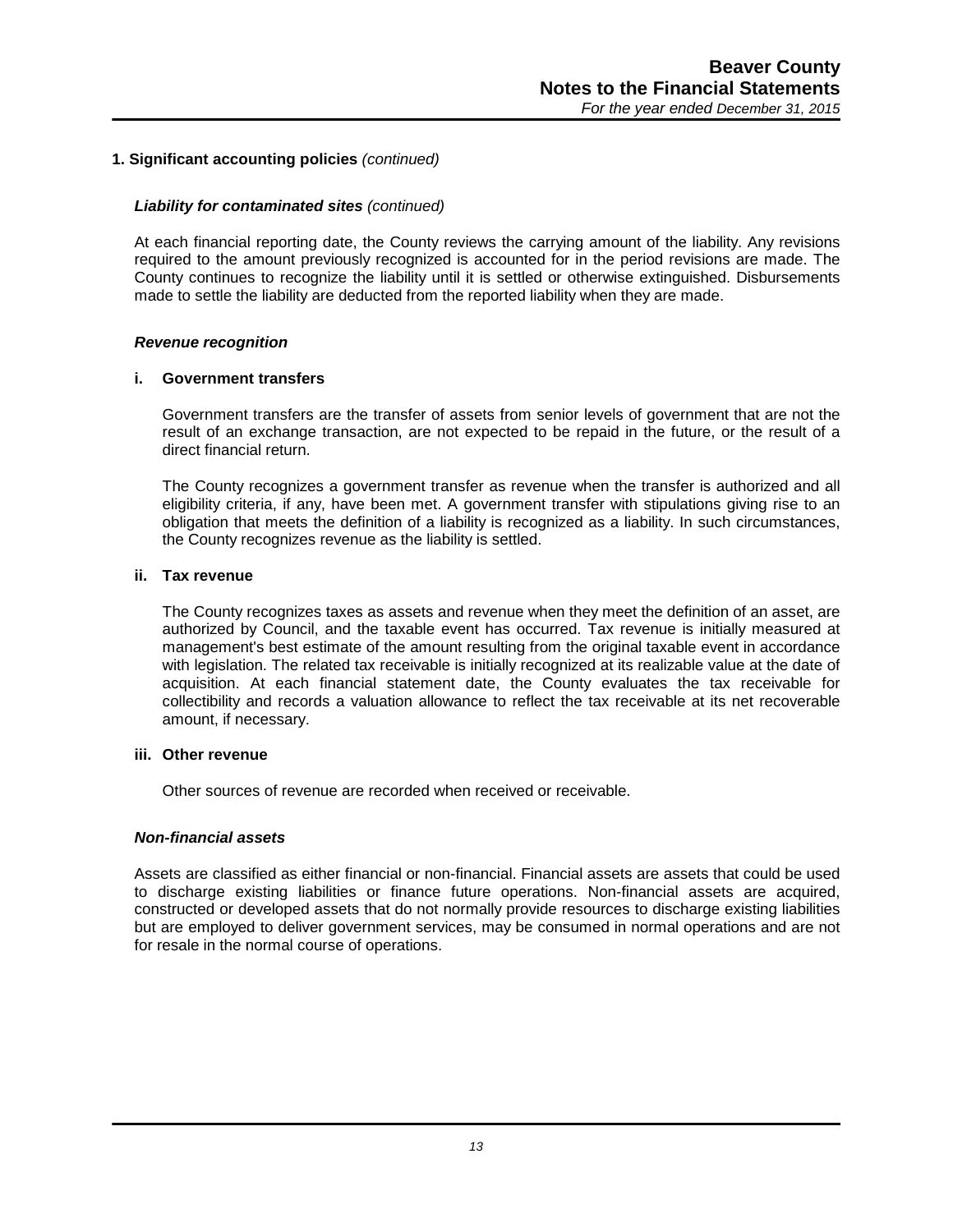## *Non-financial assets (continued)*

## **i. Tangible capital assets**

Tangible capital assets are recorded at cost which includes all amounts that are directly attributable to acquisition, construction, development or betterment of the asset. The cost, less residual value, of the tangible capital assets is amortized on a straight line basis over the estimated useful life as follows:

| Land improvements                        | 10-30 $years$ |
|------------------------------------------|---------------|
| <b>Buildings</b>                         | 10-50 years   |
| Engineered structures, roads and bridges | 5-75 years    |
| Machinery and equipment                  | 5-40 years    |
| Vehicles                                 | 5-25 years    |

Amortization is charged in the year of acquisition and disposal. Assets under construction are not amortized until the asset is available for productive use. The net book value of assets under construction in the current year is nil (2014 - \$1,028,889).

## **ii. Contributions of tangible capital assets**

Tangible capital assets received as contributions are recorded at fair value at the date of receipt and also are recorded as revenue.

## **iii. Leases**

Leases are classified as capital or operating leases. Leases which transfer substantially all of the benefits and risks incidental to ownership of property are accounted for as capital leases. All other leases are accounted for as operating leases and the related lease payments are charged to expenses as incurred.

## **iv. Inventories**

Inventories held for consumption are recorded at the lower of cost and replacement cost.

## **v. Prepaid expenses**

Prepaid expenses include pre-payments on goods and services which will be utilized in the following fiscal year.

## **vi. Land for resale**

Land for resale is recorded at the lower of cost or net realizable value. Cost includes costs for land acquisitions and improvements required to prepare the land for servicing such as clearing, stripping and leveling charges. Related development costs incurred to provide infrastructure such as water and wastewater services, roads, sidewalks, and street lighting are recorded as tangible capital assets under the respective function.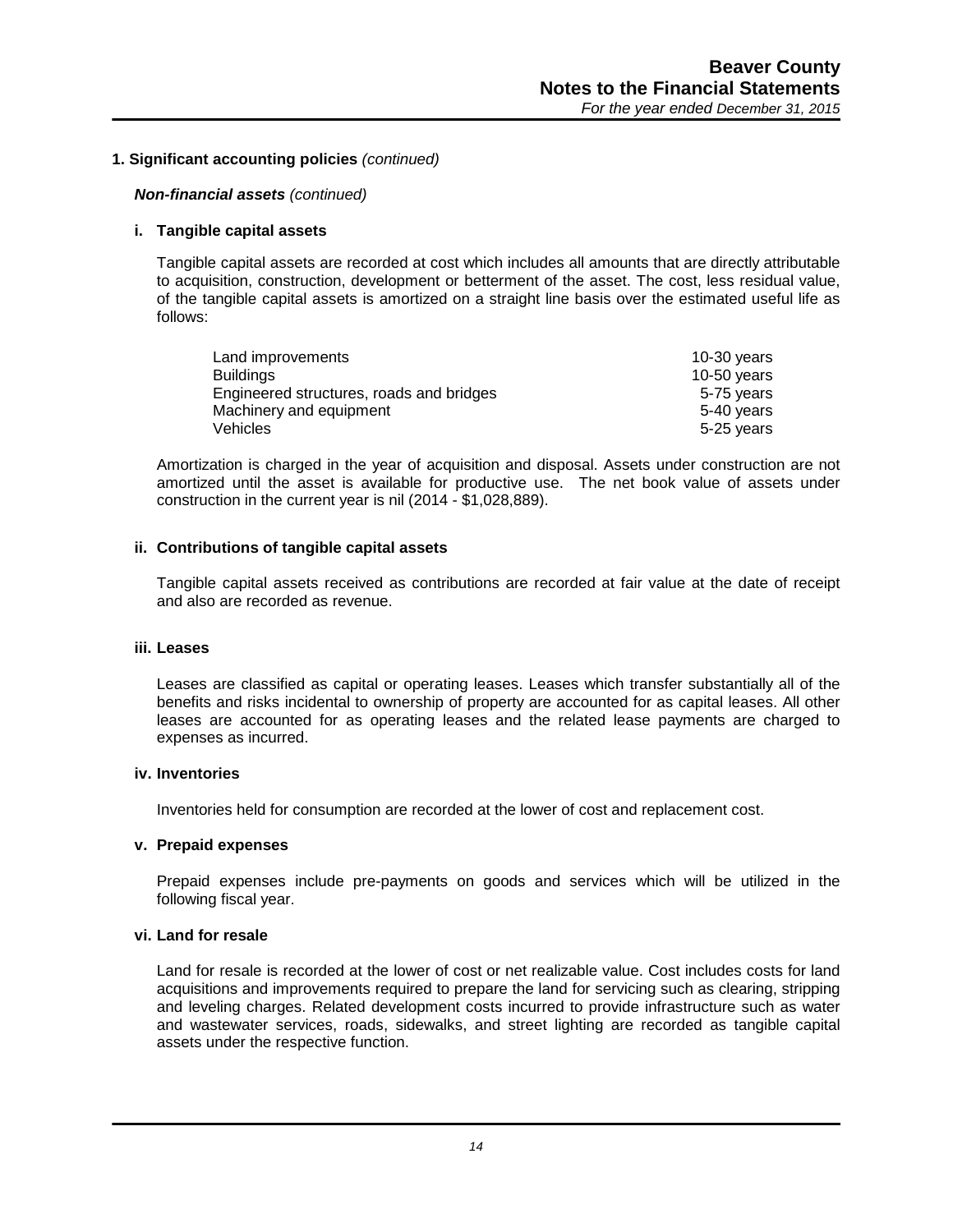#### *Segments*

The County conducts its business through a number of reportable segments. These operating segments are established by senior management to facilitate the achievement of the County's longterm objectives to aid in resource allocation decisions, and to assess operational performance.

## *Pensions*

The County participates in a multi-employer defined benefit pension plan. The plan is accounted for as a defined contribution plan.

#### *Recent accounting pronouncements*

#### **i. Financial Instruments**

In June 2011, the Public Sector Accounting Board ("PSAB") issued PS 3450 *Financial Instruments* to establish standards for recognition, measurement, presentation and disclosure of financial assets, financial liabilities and non-financial derivatives. As a result of issuance of PS 3450, there have been numerous consequential amendments made to other Sections.

PS 3450 is effective for fiscal years beginning on or after April 1, 2019. Earlier adoption is permitted. The County does not expect the adoption of the new section to have a material impact on its financial statements.

#### **ii. Financial statement presentation**

In June 2011, as a result of the issuance of PS 3450 *Financial Instruments*, the PSAB issued new PS 1201 *Financial Statement Presentation*, which revises and replaces PS 1200 *Financial Statement Presentation*.

This section is effective for governments in the same period PS 3450 is adopted. PS 3450 are to be added together and are effective for fiscal years beginning on or after April 1, 2019. Early adoption is permitted. The County does not expect the adoption of the new section to have a material impact on its financial statements.

#### **iii. Portfolio investments**

In March 2012, as a result of the issuance of PS 3450 *Financial Instruments*, the PSAB issued new PS 3041 *Portfolio Investments*, which revises and replaces PS 3030 *Temporary Investments* and PS 3040 *Portfolio Investments*.

This Section is effective in the same period PS 1201 *Financial Statement Presentation* and PS 3450 are adopted. PS 1201, PS 3041, and PS 3450 are to be adopted together and are effective for fiscal years beginning on or after April 1, 2019. Early adoption is permitted. The County does not expect the adoption of the new section to have a material impact on its financial statements.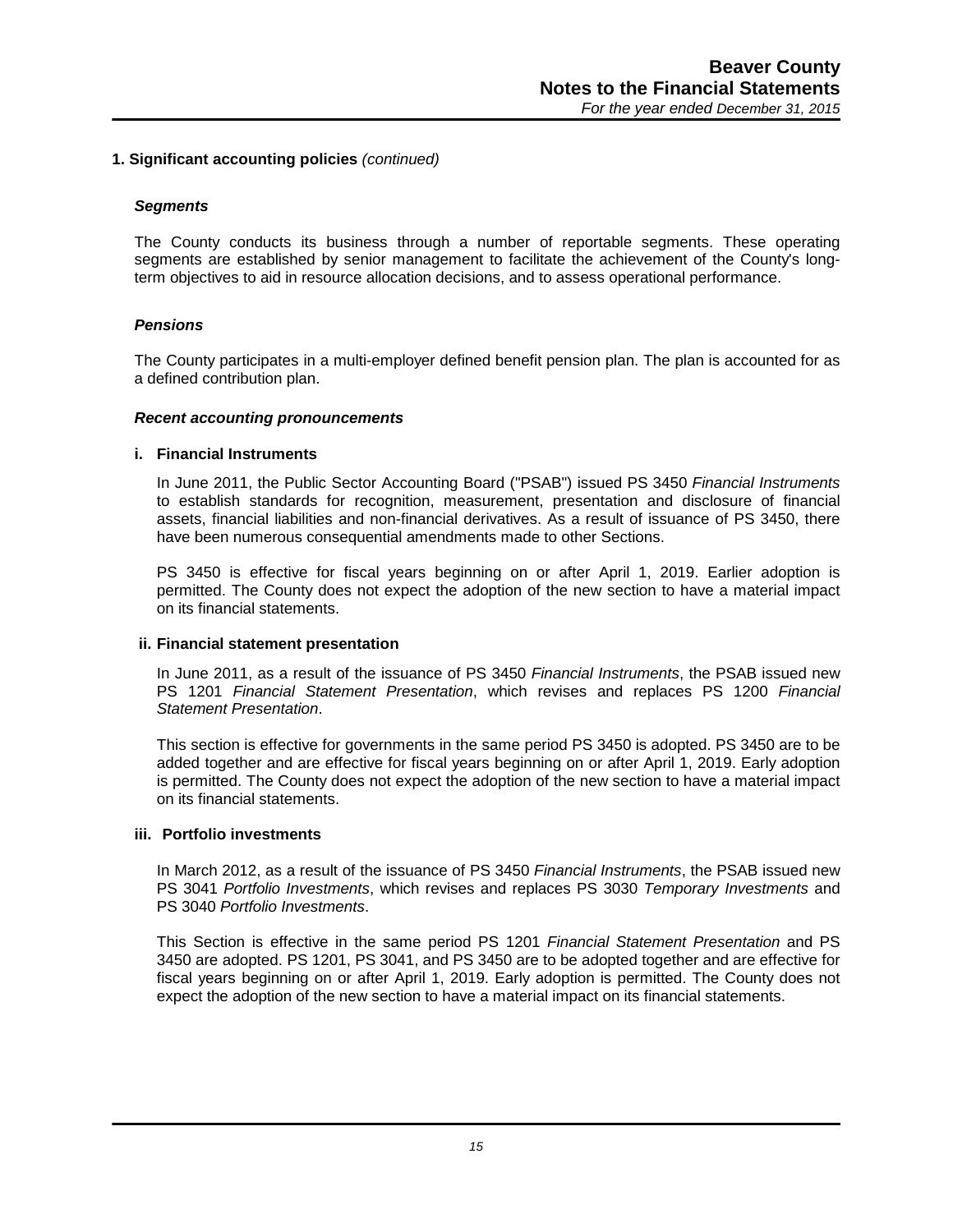## **2. Change in accounting policy**

Effective January 1, 2015, the County adopted the recommendations relating to PS 3260, *Liability for Contaminated Sites*, as set out in the Canadian public sector accounting standards. Pursuant to the recommendations, the change was applied prospectively, and prior periods have not been restated.

Previously, no accounting policy existed to account for liability for contaminated sites. Under the new recommendations, the County is required to recognize a liability for contaminated sites when economic benefits will be give up, as described in Note 1, *significant accounting policies*.

There was no effect on the County's financial statements of adopting the above-noted change in accounting policy.

#### **3. Cash and equivalents**

|                                    | 2015           | 2014      |
|------------------------------------|----------------|-----------|
| Cash                               | 17,885,952     | 686,674   |
| Guaranteed investment certificates | $\blacksquare$ | 396,431   |
|                                    |                |           |
|                                    | 17,885,952     | 1,083,105 |

In 2014, guaranteed investment certificates had an effective interest rate of 1.61% and matured in three months or less.

## **4. Investments**

In 2014, investments were made up of guaranteed investment certificates with effective interest rates of 1.63% to 1.73% and had maturities greater than three months.

## **5. Property taxes receivable**

|                                      | 309,646    | 252,682    |
|--------------------------------------|------------|------------|
| Less allowance for doubtful accounts | (203, 400) | (186, 156) |
|                                      | 513,046    | 438,838    |
| Arrears taxes                        | 274,946    | 252,715    |
| Current taxes                        | 238,100    | 186,123    |
|                                      | 2015       | 2014       |

#### **6. Trade and other accounts receivable**

|                             | 2015    | 2014    |
|-----------------------------|---------|---------|
| Due from governments        | 199,208 | 441,518 |
| Trade and other receivables | 83,550  | 450,348 |
|                             |         |         |
|                             | 282,758 | 891,866 |
|                             |         |         |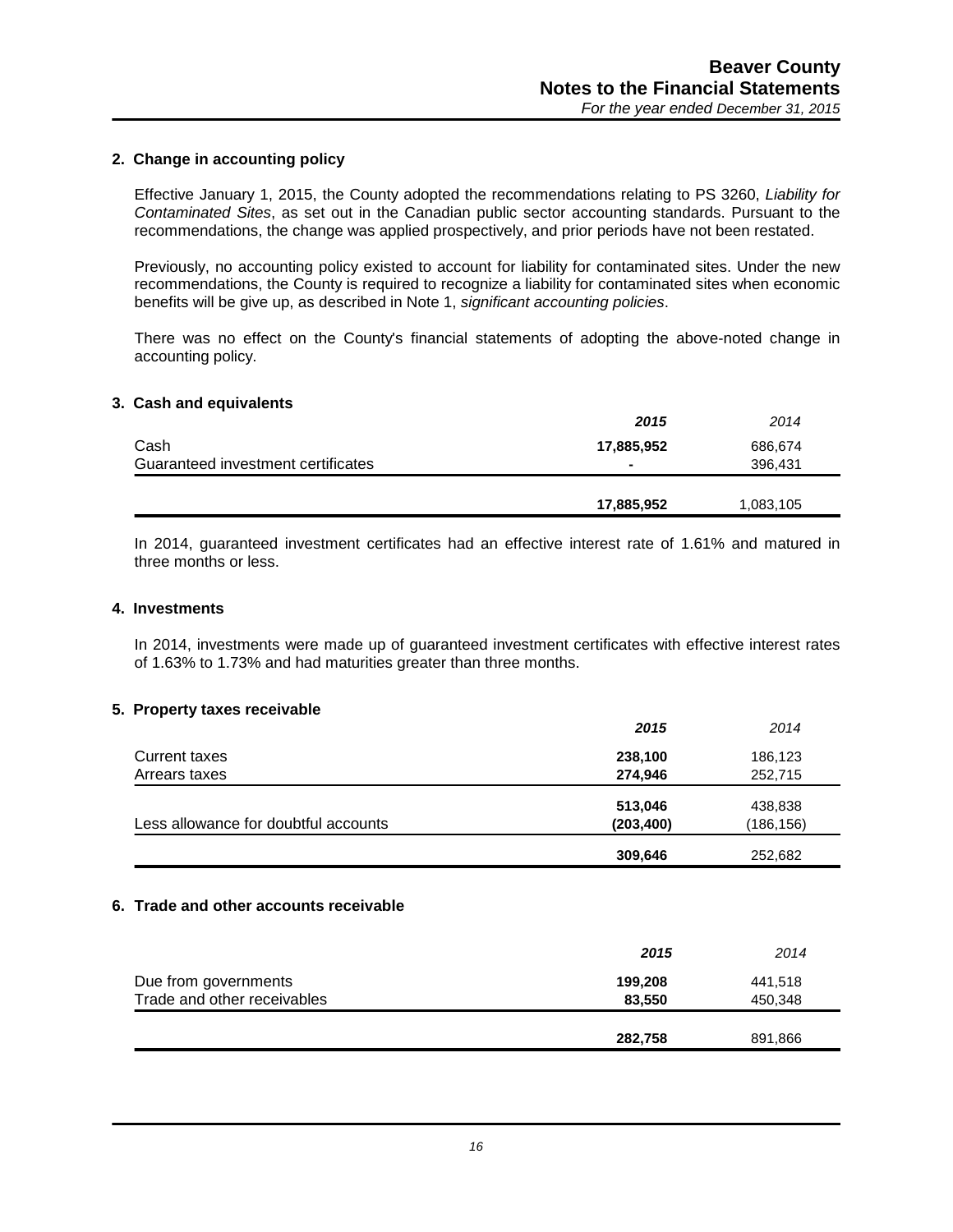## **7. Due from Beaver Foundation**

|                                      | 2015      | 2014      |
|--------------------------------------|-----------|-----------|
| Debt charges recoverable             | 113,534   | 108,839   |
| Non-current debt charges recoverable | 3.379.449 | 3.492.983 |
|                                      |           |           |
|                                      | 3,492,983 | 3,601,822 |

The County had undertaken a joint project to assist the Beaver Foundation to build a new senior's lodge in Tofield. As at December 31, 2015 \$3,492,983 (2014 - \$3,601,822) plus interest at 4.268% is recoverable from Beaver Foundation with respect to this financing. Amounts are recoverable in semiannual blended instalments of \$130,710, and mature December 15, 2035.

|             | <b>Principal</b> | <i><b>Interest</b></i> | Total     |
|-------------|------------------|------------------------|-----------|
|             |                  |                        |           |
| 2016        | 113,534          | 147,885                | 261,419   |
| 2017        | 118,431          | 142,988                | 261,419   |
| 2018        | 123,540          | 137,879                | 261,419   |
| 2019        | 128,869          | 132,550                | 261,419   |
| 2020        | 134,428          | 126,991                | 261,419   |
| To maturity | 2,874,181        | 1,047,104              | 3,921,285 |
|             |                  |                        |           |
|             | 3,492,983        | 1,735,397              | 5,228,380 |

## **8. Investment in subsidiary**

Investment in subsidiary consists of 100% of the common shares of Beaver Regional Industrial Services Corp. and is stated at cost.

## **9. Bank indebtedness**

The County has a revolving line of credit with Alberta Treasury Branch with a maximum limit of \$700,000. Interest accrues monthly on the outstanding balance at a rate of prime. The line of credit arrangement is reviewed annually by the bank with the most recent review date being January 29, 2016. As at December 31, 2015, the prime rate was 2.70%.

As of December 31, 2015 the County had not drawn any funds (2014 - \$0) on the line of credit.

## **10. Accounts payable and accrued liabilities**

|                                                                            | 2015                 | 2014                 |
|----------------------------------------------------------------------------|----------------------|----------------------|
| Accounts payable and accrued liabilities<br>Vacation and overtime accruals | 1,583,165<br>556,290 | 1,544,051<br>414.990 |
|                                                                            | 2,139,455            | 1,959,041            |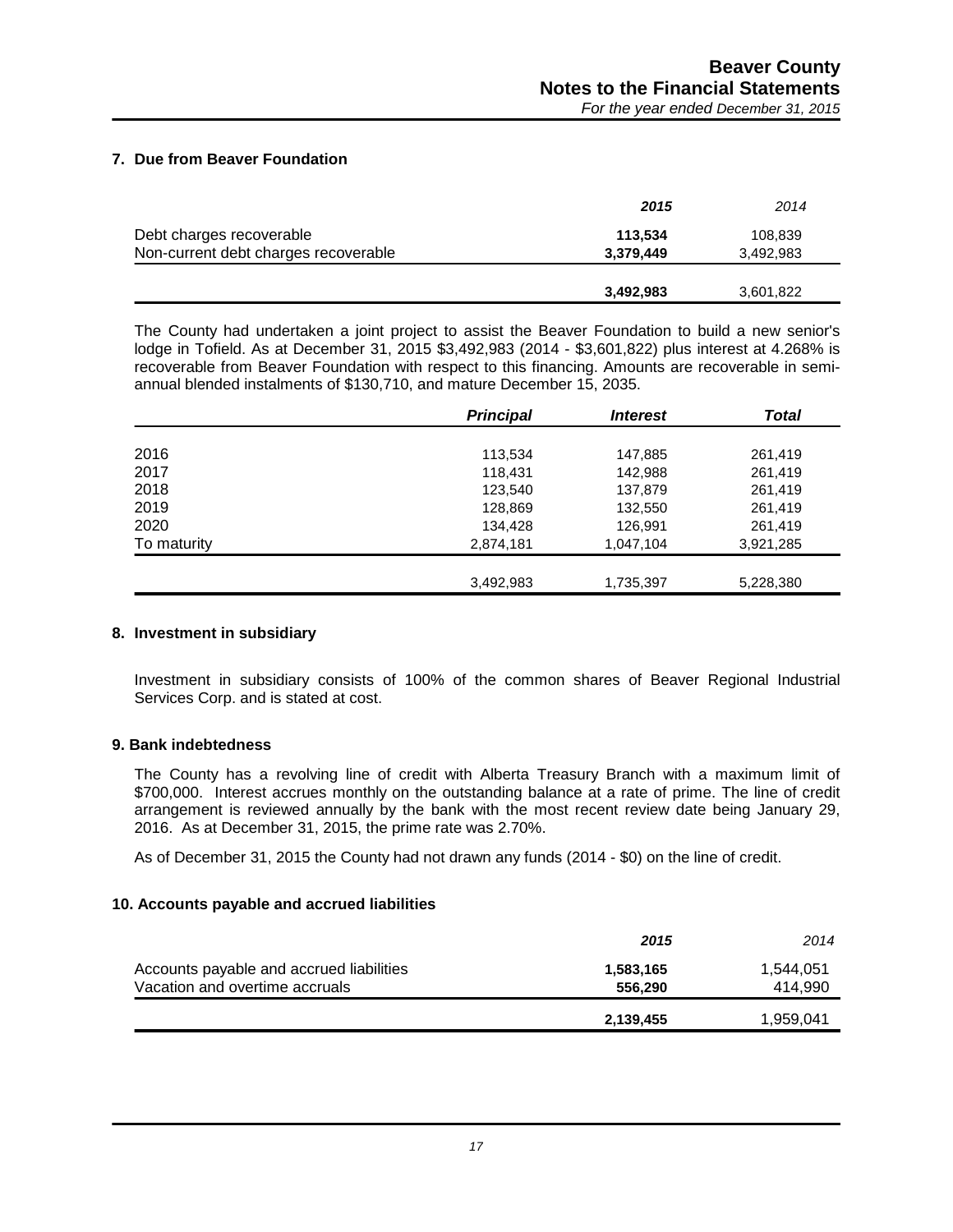# **11. Deferred revenue**

|                                                 | <b>Funding Recognized</b> |           |                     |                |
|-------------------------------------------------|---------------------------|-----------|---------------------|----------------|
|                                                 | <b>Opening</b>            |           | received as revenue | <b>Closing</b> |
| Municipal Sustainability Initiative - capital   | 181,268                   | 2,462,238 | (2, 185, 956)       | 457,550        |
| Advanced education grant for adult learning     | 96,628                    | 124,879   | (127, 235)          | 94,272         |
| <b>Permits</b>                                  | 143,772                   | 98,585    | (163,079)           | 79,278         |
| <b>MCS Net</b>                                  | 47,250                    |           | (4, 535)            | 42,715         |
| Growing Forward 2 grant                         | 67,500                    | 22,500    | (90,000)            |                |
| ATCL lease                                      | 10,938                    |           | (10, 938)           |                |
| <b>BMS</b> - dividend                           |                           | 1,498,427 | (1,498,427)         |                |
| <b>Federal Gas Tax Fund</b>                     |                           | 298,234   | (298, 234)          |                |
| <b>Youth Education Grant</b>                    |                           | 250,000   | (250,000)           |                |
| Municipal Sustainability Initiative - operating |                           | 215,293   | (215, 293)          |                |
| ASB grant                                       |                           | 198,359   | (198, 359)          |                |
| <b>Clean Harbors</b>                            |                           | 120,000   | (120,000)           |                |
| BMS - grant in lieu                             |                           | 115,507   | (115, 507)          |                |
| <b>BMS - Good Neighbour</b>                     |                           | 31,873    | (31, 873)           |                |
| Miscellaneous                                   |                           | 6,383     | (6, 383)            |                |
| Local government grants                         |                           | 3,000     | (3,000)             |                |
| Federal conditional grant - student employment  |                           | 2,856     | (2,856)             |                |
| <b>BMS</b> - other                              |                           | 2,000     | (2,000)             |                |
|                                                 | 547,356                   | 5,450,134 | (5,323,675)         | 673,815        |

Included in the County's deferred revenue are government transfers and grant revenue which are restricted to eligible projects as approved under the funding agreements. Also included are amounts received in advance for permits.

## **12. Long-term debt**

|                          | 2015      | 2014      |
|--------------------------|-----------|-----------|
| Tax-supported debentures | 3.492.983 | 3.601.822 |

Payments of interest and principal are due as follows:

|             | <b>Principal</b> | <i><b>Interest</b></i> | <b>Total</b> |
|-------------|------------------|------------------------|--------------|
|             |                  |                        |              |
| 2016        | 113,534          | 147,885                | 261,419      |
| 2017        | 118,431          | 142,988                | 261,419      |
| 2018        | 123,540          | 137,879                | 261,419      |
| 2019        | 128,869          | 132,550                | 261,419      |
| 2020        | 134,428          | 126,991                | 261,419      |
| To maturity | 2,874,181        | 1,047,104              | 3,921,285    |
|             |                  |                        |              |
|             | 3,492,983        | 1,735,397              | 5,228,380    |

Debenture debt is repayable to Alberta Capital Finance Authority and bears interest at 4.268% per annum and matures in 2035. Debenture debt is issued on the credit and security of the County at large.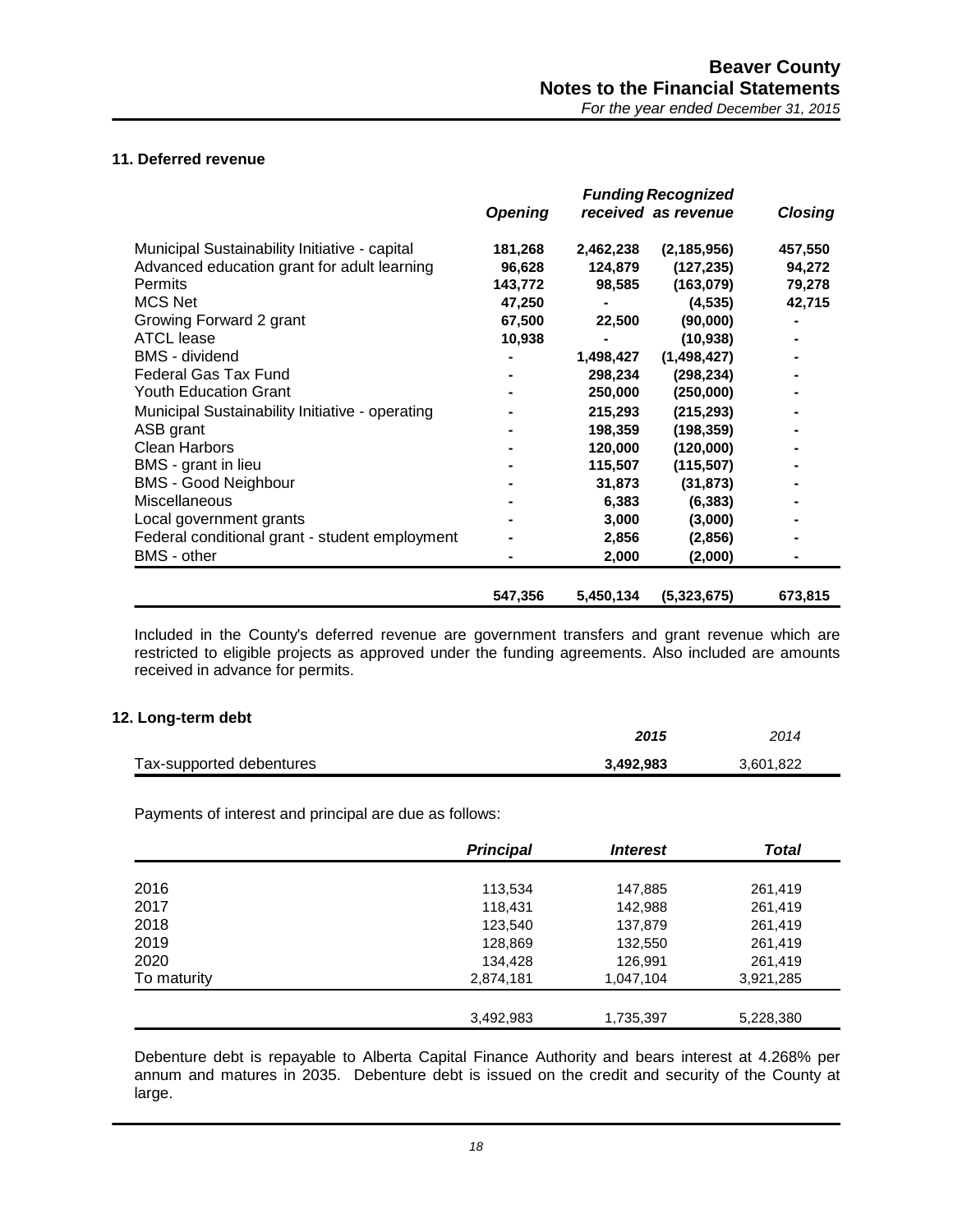## **13. Inventory for consumption**

|                  | 2015      | 2014<br>(Restated)<br>(Note 24) |
|------------------|-----------|---------------------------------|
| Gravel inventory | 2,434,155 | 2,413,279                       |
| Shop inventory   | 218,164   | 217,797                         |
|                  | 2,652,319 | 2,631,076                       |

#### **14. Land for resale**

Land for resale includes land that the County intends to sell in the future. It is presented as a nonfinancial asset as it does not meet the criteria of a tangible capital asset or a financial asset held for sale.

## **15. Debt limits**

Section 276(2) of the *Municipal Government Act* requires that debt and debt limits as defined by Alberta Regulation 255/00 for the County be disclosed as follows:

|                                       | 2015       | 2014       |
|---------------------------------------|------------|------------|
| Total debt limit                      | 26,423,625 | 22,663,589 |
| Total debt                            | 3,492,983  | 3,601,822  |
| Amount of debt limit unused           | 22,930,642 | 19,061,767 |
| Service on debt limit                 | 4,403,938  | 3,777,265  |
| Service on debt                       | 261,419    | 261,419    |
| Amount of debt servicing limit unused | 4,142,519  | 3,515,846  |

The debt limit is calculated at 1.5 times revenue of the municipality (as defined in Alberta Regulation 255/00) and the debt service limit is calculated at 0.25 times such revenue. Incurring debt beyond these limitations requires approval by the Minister of Municipal Affairs. These thresholds are guidelines used by Alberta Municipal Affairs to identify municipalities which could be a financial risk if further debt is acquired. The calculation taken alone does not represent the financial stability of the municipality. Rather, the financial statements must be interpreted as a whole.

#### **16. Equity in tangible capital assets**

|                                        | 2015           | 2014         |
|----------------------------------------|----------------|--------------|
| Tangible capital assets (Schedule II)  | 99,328,189     | 95,345,315   |
| Accumulated amortization (Schedule II) | (57, 241, 927) | (54,996,522) |
|                                        |                |              |
|                                        | 42,086,262     | 40,348,793   |
|                                        |                |              |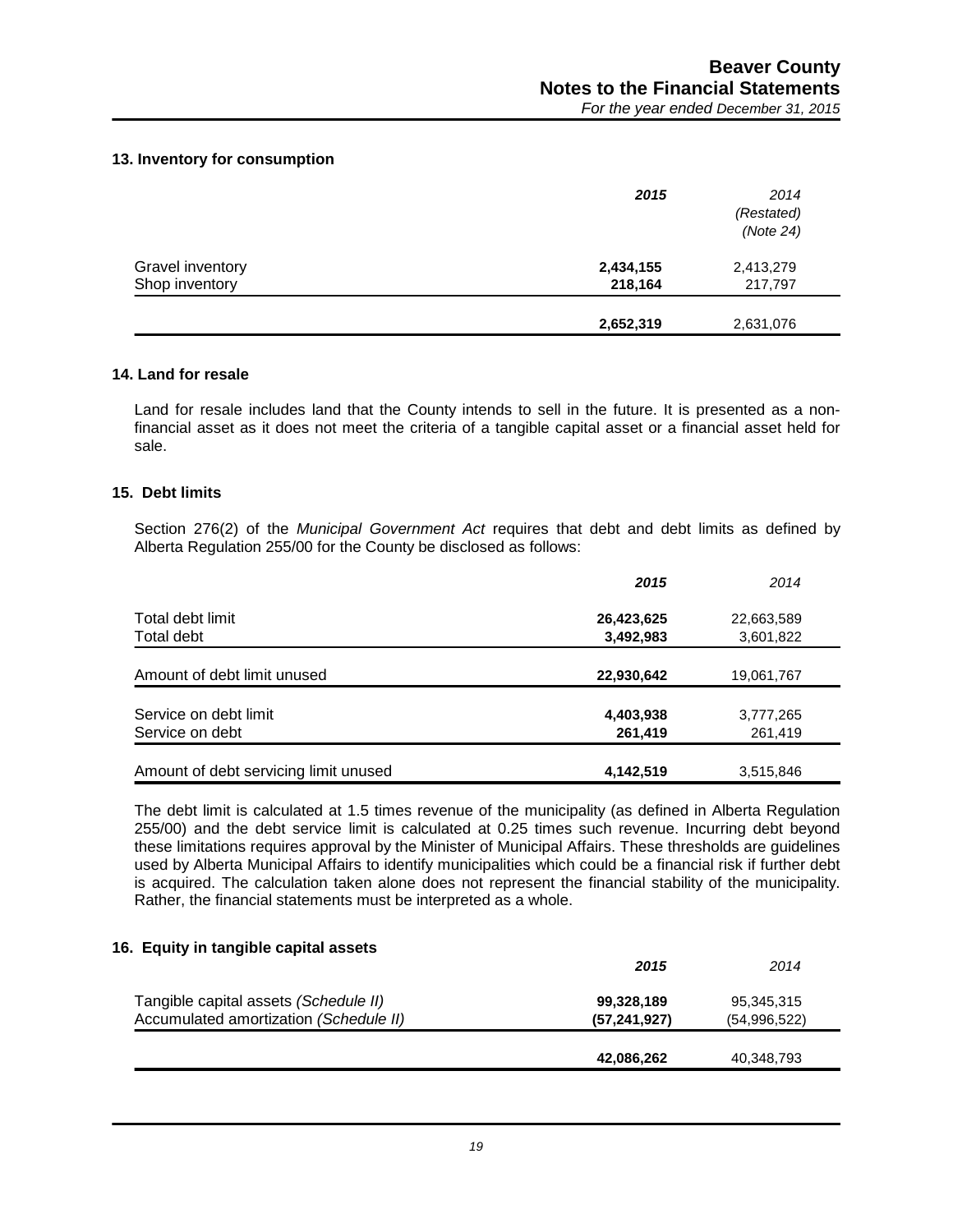#### **17. Salary and benefits disclosure**

Disclosure of salaries and benefits for elected municipal officials, the chief administrative officer ("CAO") and designated officers as required by Alberta Regulation 313/2000 is as follows:

|                         | Salary/<br>remuneration | <b>Benefits &amp;</b><br>allowances | 2015    | 2014    |
|-------------------------|-------------------------|-------------------------------------|---------|---------|
| K. Smook, Reeve         | 39.847                  | 3.847                               | 43.694  | 32,604  |
| R. Yarham, Deputy Reeve | 40.915                  | 7,657                               | 48,572  | 51,337  |
| A. Hanson, Councillor   | 43.917                  | 4,399                               | 48,316  | 55,546  |
| S. Scott, Councillor    | 29,628                  | 3,683                               | 33,311  | 36,233  |
| D. Collison, Councillor | 22.799                  | 6,136                               | 28,935  | 27,984  |
| R. Beck, CAO            | 165,775                 | 30,684                              | 196.459 | 181.749 |

Salary/remuneration includes regular base pay, bonuses, overtime, lump sum payments, gross honoraria and any other direct cash remuneration.

Benefits and allowances includes employer's share of all employee benefits and contributions or payments made on behalf of employees including pension, health care, dental coverage, vision coverage, group life insurance, accidental disability and dismemberment insurance, long and shortterm disability plans, professional memberships and tuition.

#### **18. Local Authorities Pension Plan**

Employees of the County participate in the Local Authorities Pension Plan ("LAPP"), which is one of the plans covered by the Alberta Public Sector Pension Plans Act. The LAPP is financed by employer and employee contributions and by investment earnings of the LAPP Fund.

Contributions for current service are recorded as expenses in the year in which they become due.

The County is required to make current service contributions to the LAPP of 11.39% of pensionable earnings up to the year's maximum pensionable earnings under the Canada Pension Plan and 15.84% on pensionable earnings above this amount. Employees of the County are required to make current service contributions of 10.39% of pensionable salary up to the year's maximum pensionable salary and 14.84% on pensionable salary above this amount.

Total current service contributions by the County to the LAPP in 2015 were \$410,798 (2014 - \$387,540). Total current service contributions by the employees of the County to the Local Authorities Pension Plan in 2015 were \$378,912 (2014 - \$356,981).

At December 31, 2014, the date of the most recent actuarial valuation, the LAPP disclosed an actuarial deficiency of \$2,454,636,000 (2013 - \$4,851,516,000).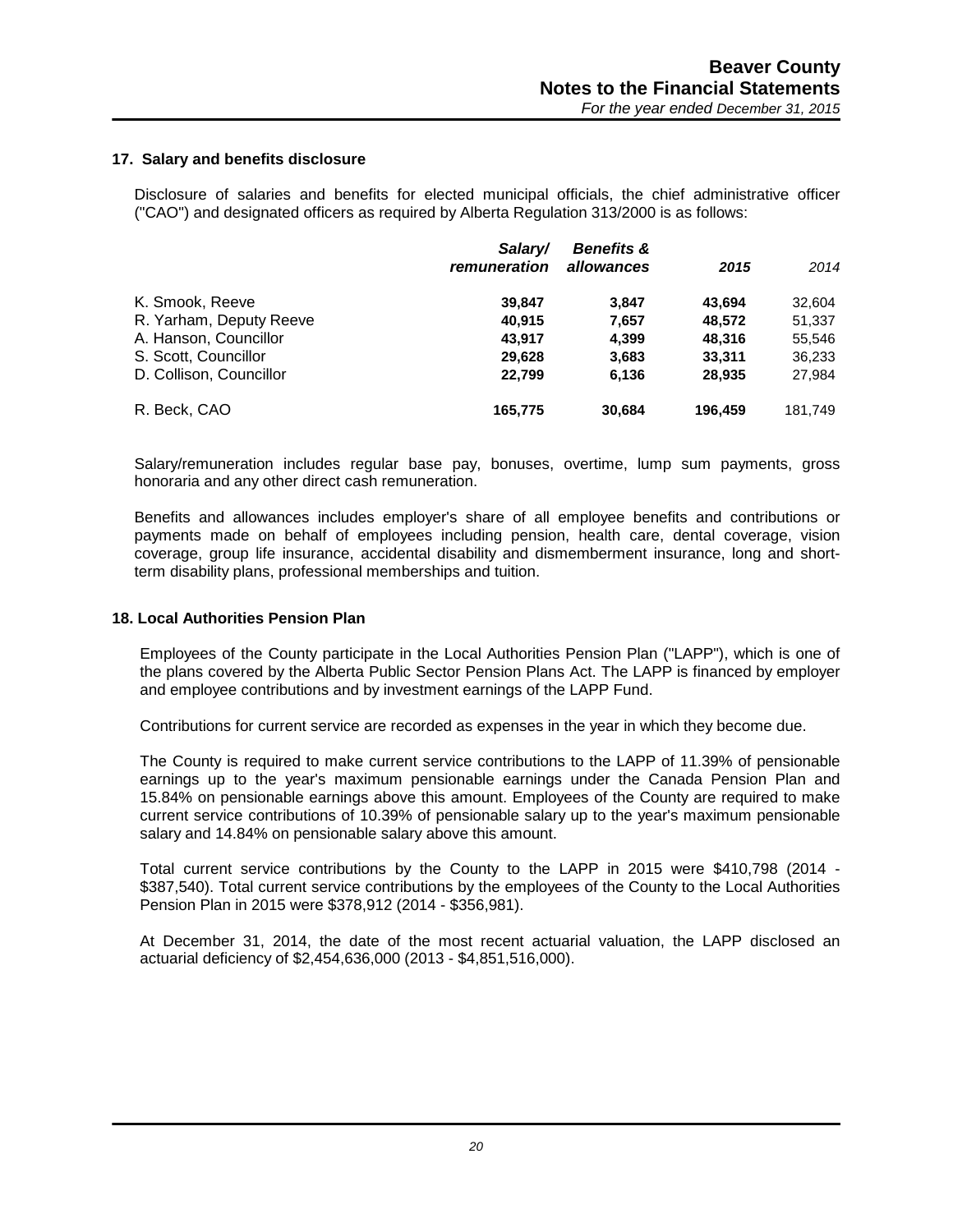## **19. Segments**

The County provides a range of services to its ratepayers. For each reported segment, the revenue and expenses represent both amounts that are directly attributable to the segment and amounts that are allocated on a reasonable basis. The accounting policies used in these segments are consistent with those followed in the preparation of the consolidated financial statements as disclosed in Note 1.

Refer to Schedule VI - Schedule of Segmented Disclosure.

#### **20. Commitments**

The County has entered into gravel supply, gravel hauling and dust control agreements. The commitments over the next year are as follows:

2016 \$2,906,860

The County also committed to purchasing capital equipment in 2016 for a total cost of \$19,807 (2015 - \$116,579).

#### **21. Contingencies**

The County is involved in a dispute over the legal ownership of certain property. The effects of any contingent claims relating to this dispute are not determinable.

#### **22. Restricted surplus**

The County has restricted certain amounts of the accumulated surplus in order to fund future operations. This restricted surplus is not fully funded in cash as this would tie up too much of the operational cash needed to run the day to day operations of the County. The restricted surplus total is available over time and used on an as needed basis. Surplus restricted for operating and capital activities changed as follows:

|                                   | 2014       | Increases  | Decreases      | 2015       |
|-----------------------------------|------------|------------|----------------|------------|
| Administration                    | 1,882,645  | 1,850,275  | (2, 234, 109)  | 1,498,811  |
| Public works                      | 10,318,452 | 645,500    | (8,353,426)    | 2,610,526  |
| Water system                      | 550,848    | 54,786     | (418, 294)     | 187,340    |
| Parks and recreation              | 1,167,166  | 69,564     | (979, 276)     | 257,454    |
| Planning and economic development | 1,162,754  | 223,054    | (162, 754)     | 1,223,054  |
| Agriculture                       | 438,110    | 50,000     | (415, 310)     | 72,800     |
| Contingency                       | 3,300,819  | 10,274,359 |                | 13,575,178 |
|                                   | 18,820,794 | 13,167,538 | (12, 563, 169) | 19,425,163 |